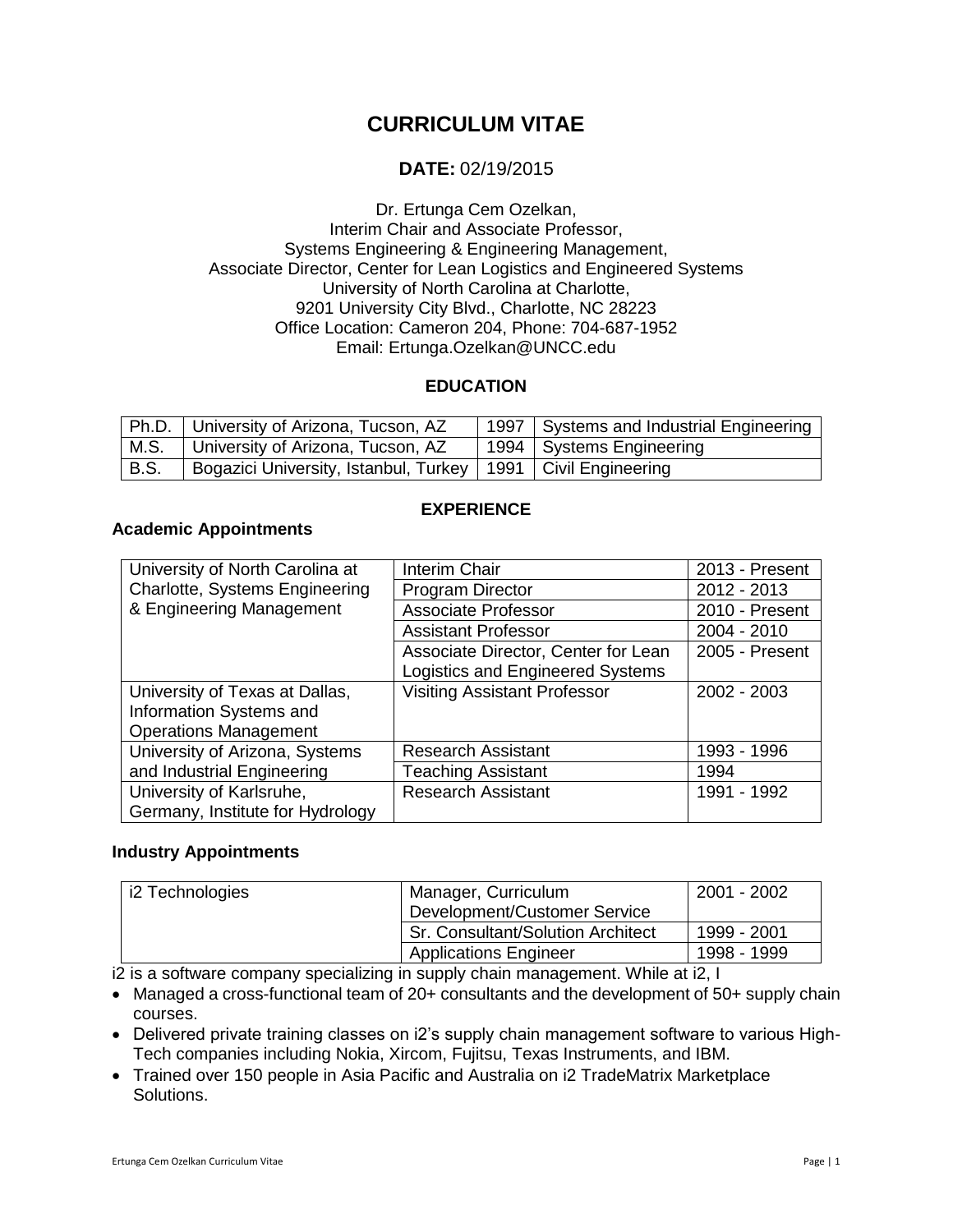- Developed the Demand Fulfillment and Procurement Collaboration Training Curricula.
- Participated in the Compaq Demand Fulfillment software implementation.

| Ltd.<br>eten | <b>Project Manager</b> | 998<br>997     |
|--------------|------------------------|----------------|
|              | Consultant             | 997<br>$996 -$ |

Tefen is a systems analysis and industrial engineering consulting firm specialized in semiconductor manufacturing. While at Tefen, I

- Worked in a number of productivity improvement, capacity and staffing planning, and facility layout design projects in Semiconductor and Electronics industries.
- Some of my major projects were with Staktek Corporation, Elbit Systems (EFW), National Semiconductors, VLSI Corporation (now Phillips Semiconductors), Burr-Brown Semiconductors (now Texas Instruments), Analog Devices, Motorola and IBM.

#### **RESEARCH ACCOMPLISHMENTS**

#### **Refereed Journal Articles**

- 1. Futrell, B. J., E.C. Ozelkan, and D. Brentrup, 2015, Optimizing Building Design for Daylighting: A Comparison of Direct Search Optimization Techniques, Energy and Buildings, (In-press).
- 2. Ozelkan, E., Bagis, S., **E.C. Ozelkan,** B.B. Ustundag, M. Yucel, C. Ormeci, 2014, "Spatial interpolation of climatic variables using land surface temperature and modified inverse distance", International Journal of Remote Sensing (In-press).
- 3. Ozelkan, E.C., M.D. Sarder, and A. Ali, 2014, Back to Fundamentals For a Successful Lean Six Sigma Enterprise Transformation: an Introduction to Jet Special Issue on Case Studies in Lean Enterprise Transformation, , Special Issue on "Lean Enterprise Transformation", Journal of Enterprise Transformation, 4(2), 73-75.
- 4. Ozelkan, E.C. and J. Mayhorn, 2014, Using Lean Six Sigma to Empower Students for Executing Departmental Initiatives, International Journal of Six Sigma and Competitive Advantage, 8 (3/4), 176-202.
- 5. Ozelkan, E., S. Bagis, **E.C. Ozelkan,** B.B. Ustundag, C. Ormeci, 2014, "Land Surface Temperature Retrieval for Climate Analysis and Association with Climate Data", European Journal of Remote Sensing, 47(1), 655-669.
- 6. Ozelkan, E.C., A. Ali, and M.D. Sarder, 2013, Lean Enterprise Transformation is a Business Necessity for Sustainable Growth: An Introduction to the JET Special Issue, Special Issue on "Lean Enterprise Transformation", Journal of Enterprise Transformation, 3(3), 133-135.
- 7. Ozelkan E. C., O. Ozturk, E. Budak, 2011, Identifying Parameters of a Broaching Design Using Non-Linear Optimization, International Journal of Modelling, Identification and Control, 2010 12 (3), 244-252.
- 8. Ozelkan, E. C. and M. Cakanyildirim, 2009, Reverse Bullwhip Effect in Pricing, European Journal of Operational Research, 192, 302-312, Available Online in 2007: doi:10.1016/j.ejor.2007.09.009.
- 9. Ozelkan, E. C. and C. Lim, 2008, Conditions of Reverse Bullwhip Effect in Pricing for Price-Sensitive Demand Functions, Annals of Operations Research, 164, 211–227, Available Online: doi: 10.1007/s10479-008-0444-9
- 10. Ozelkan, E. C. and A. Galambosi, 2009, Lampshade Game for Lean Manufacturing, Production Planning and Control, 20(5), 385-402.
- 11. Ozelkan, E. C., A. D'Ambrosio, and S. G. Teng, 2008, Optimizing Liquefied Natural Gas Terminal Design for Effective Supply Chain Operations, International Journal of Production Economics, 111 (2), 529-542.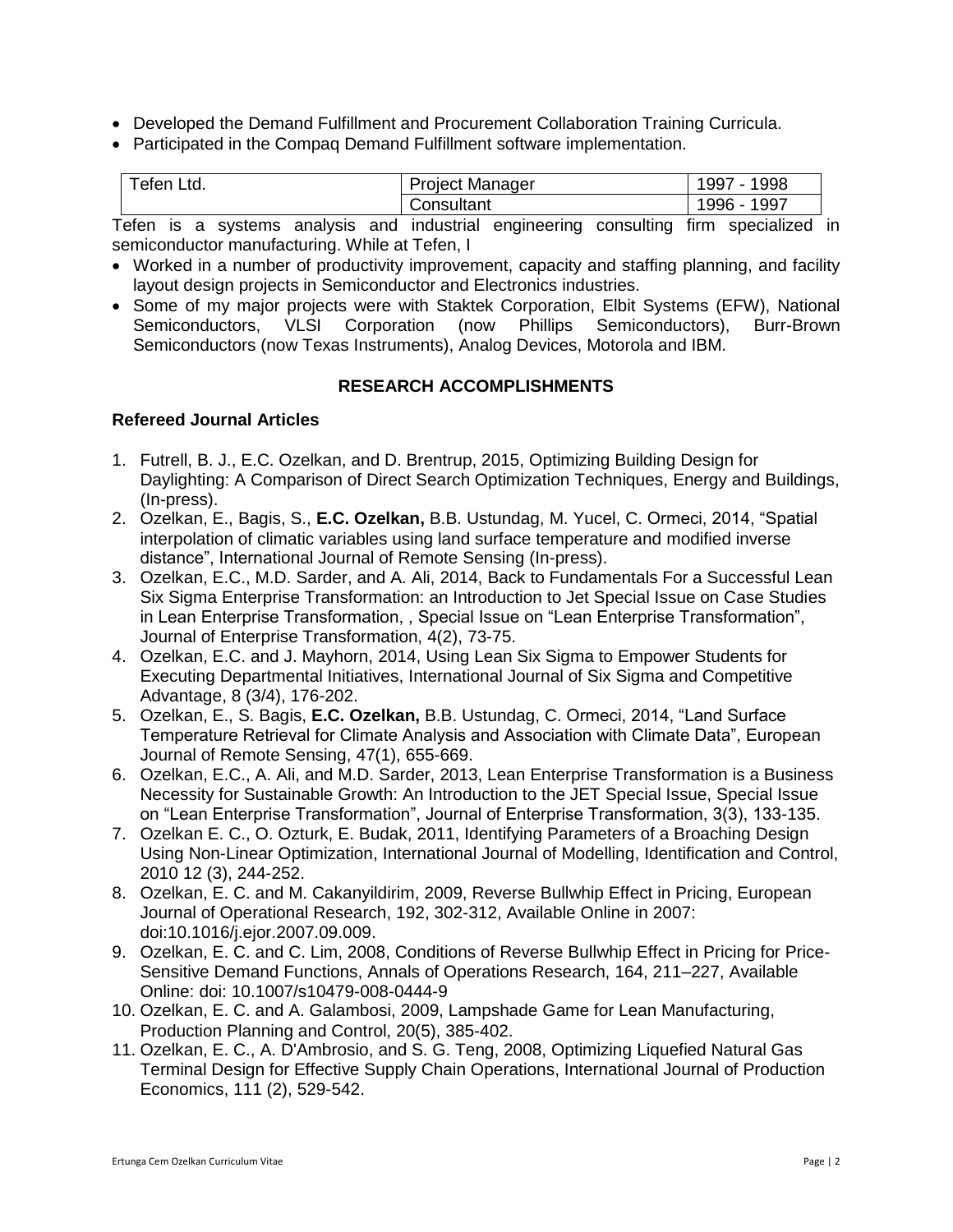- 12. Ozelkan, E. C. and A. Galambosi, 2008. When Does RFID Make Business Sense for Managing Supply Chains?, International Journal of Information Systems and Supply Chain Management, 1 (1), 15-47.
- 13. Ozelkan, E. C., and M. Cakanyildirim, 2007, Resource Downgrading, European Journal of Operational Research, 177 (1), 572-590.
- 14. Ozelkan, E. C., S.G. Teng, T. Johnson, T. Benson and D. Nestvogel, 2007, Building Lean Supply Chain and Manufacturing Skills through an Interactive Case Study, Industry & Higher Education, 21 (4), 265-278.
- 15. Ozelkan, E. C., and M. Cakanyildirim, 2006, Test Wafer Management in Semiconductor Manufacturing, IEEE Transactions on Semiconductor Manufacturing, 19 (2), 241-251.
- 16. Ozelkan, E. C. and L. Duckstein, 2000, Multi-objective fuzzy regression: a general framework, Computers and Operations Research, Special Issue on Artificial Intelligence and Decision Support with Multiple Criteria 27(7-8), 635-652
- 17. Ozelkan, E. C. and L. Duckstein, 1999, Optimal fuzzy counterparts of scheduling rules, European Journal of Operational Research, 113 (3), 593-599.
- 18. Ozelkan, E. C., A. Galambosi, E. Fernandes, and L. Duckstein, 1997, Linear quadratic dynamic programming for water reservoir management, Applied Mathematical Modeling, 21, 591-598.
- 19. Ozelkan, E. C. and L. Duckstein, 1996, Analyzing water resources alternatives and handling criteria by multicriterion decision techniques, Journal of Environmental Management, 48, 69- 96.
- 20. Galambosi, A., E. C. Ozelkan and L. Duckstein, 2008, The Impact of ENSO and Macrocirculation Patterns on Precipitation under Climate Change, Journal of Environmental Geology, 58, 929-935, Available Online: doi: 10.1007/s00254-008-1572-x
- 21. Ozelkan, E. C. and L. Duckstein, 2001, Fuzzy Conceptual Rainfall-Runoff Models, Journal of Hydrology 253, 41-68
- 22. Galambosi, A., L. Duckstein, E.C. Ozelkan, and I. Bogardi, 1999, Fuzzified effect of ENSO and macrocirculation patterns on precipitation: an Arizona case study", International Journal of Climatology, 19(13-15).
- 23. Ozelkan, E. C., L. Duckstein, A. Galambosi, and, A. Bardossy, 1998, A multi-objective fuzzy classification of large scale atmospheric circulation patterns for precipitation modeling, Applied Mathematics and Computation, 91(2), 127-142.
- 24. Ozelkan, E. C., Ni, F. and L. Duckstein, 1996, Relationship between monthly atmospheric circulation patterns and precipitation: fuzzy logic and regression approaches, Water Resources Research, 32(7), 2097-2103.

### **Refereed Journal Articles – Under Review**

- 25. Demirel, E., E. C. Ozelkan, and C. Lim, 2014, Aggregate Planning with Flexibility Requirements Profile, European Journal of Operational Research (Under Review).
- 26. Futrell, B. J., E.C. Ozelkan, and D. Brentrup, 2015, Bi-objective Optimization of Building Enclosure Design for Thermal and Lighting Performance, Buildings and Environment (Under Review).
- 27. Ozelkan, E.C. and J. Mayhorn, 2015, Effectiveness of Department Sponsored Lean Six Sigma Project-Based Learning, International Journal of Lean Six Sigma (Under Review).

### **Journal Articles – In Progress**

28. Demirel, E., E. C. Ozelkan, and C. Lim, Bi-Objective Optimization for Aggregate Planning with Flexibility Requirements Profile, Targeted for International Journal of Production Economics (In-progress).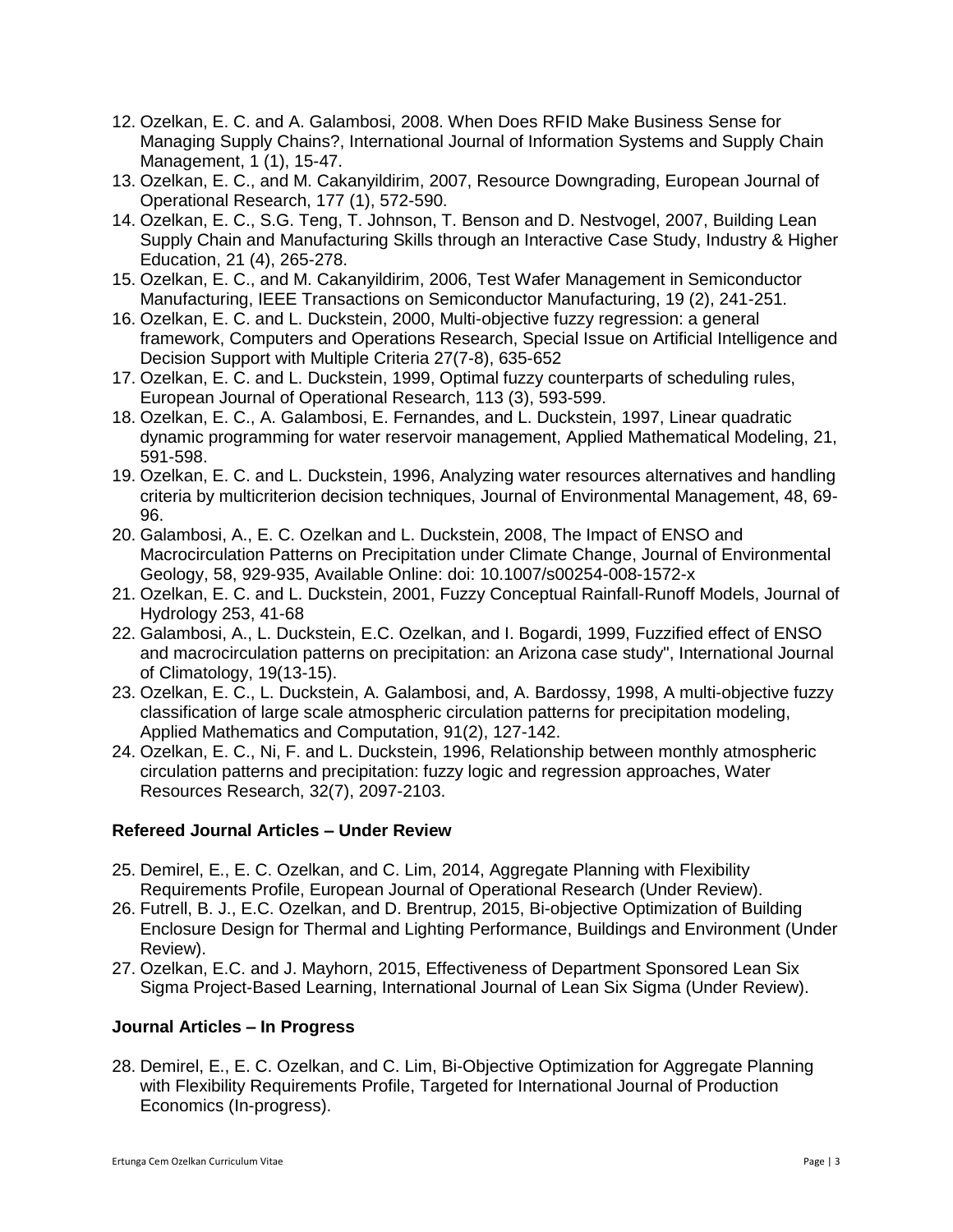- 29. Demirel, E., E. C. Ozelkan, and C. Lim, Effect of Production Plan Stability on Lean System Operations, Targeted for Journal of Enterprise Transformation (In-progress).
- 30. Lim, C. and E. C. Ozelkan, Stabilizing production plans using flexibility requirements, (under review) Targeted for Production and Operations Management (In-progress).
- 31. Ozelkan, E. C. and C. Lim, Reverse bullwhip effect in pricing under joint decision of singleperiod replenishment and pricing (In-progress).
- 32. Ozelkan, E. C., and N. Geismar, Optimal procurement in a group buying framework: Volume Discounted and Combinatorial Cases (in-progress)
- 33. Ozelkan, E., M. Karaman, S. Candar, **E.C. Ozelkan,** C. Ormeci, Hyperspectral Analysis of Grapevine Water Stress, (In Progress).
- 34. Teng, S. G., D'Ambrosio, A., and E. C. Ozelkan, Logistical Analysis for Conceptual Design of a Global Natural Gas Supply Chain, (In Progress)

### **Refereed Conference Proceedings**

- 1. Demirel, E., E. C. Ozelkan, and C. Lim, Effect of Production Plan Stability on Lean System Operations, Proceedings of the 2014 Industrial and Systems Engineering Research Conference, Y. Guan and H. Liao, eds., Montreal, Canada, May 31-June 3, 2014.
- 2. Futrell, B. and E. C. Ozelkan, Optimizing Building Envelope Component Design for Thermal and Lighting Performance, (to appear) Proceedings of the 2014 Industrial and Systems Engineering Research Conference, Y. Guan and H. Liao, eds., Montreal, Canada, May 31- June 3, 2014.
- 3. Divine, K., C. Clausen, T. Smith, C. Scott, K. Beacham, M. Hunoval, M., E.C. Ozelkan, S.G. Teng, and J. Mayhorn, Lean Six Sigma to Reduce Lead Times in Legal Business Processes, Proceedings of the 2013 IIE Engineering Lean and Six Sigma Conference MD Sarder, eds., September 24, 2013, Atlanta, GA.
- 4. Divine, K., T. Murray, T. Moore, M. Hunoval, E.C. Ozelkan, S.G. Teng, and J. Mayhorn, Lean Six Sigma to Enhance Incentives Plan in Law Offices, Proceedings of the 2013 IIE Engineering Lean and Six Sigma Conference MD Sarder, eds., September 24, 2013, Atlanta, GA.
- 5. Ozelkan, E., S. Bagis, B.B. Ustundag, M. Yucel, **E. C. Ozelkan**, C. Ormeci, Land Surface Temperature - Based Spatial Interpolation Using a Modified Inverse Distance Weighting Method, Proceedings of IEEE 2013 Second International Conference on Agro-Geoinformatics.
- 6. Demirel, E., E. C. Ozelkan, and C. Lim, Bi-Objective Optimization for Aggregate Planning with Flexibility Requirements Profile, Proceedings of the 2013 Industrial and Systems Engineering Research Conference, A. Krishnamurthy and W.K.V. Chan, eds., San Juan, Puerto Rico, May 18-22, 2013.
- 7. Futrell, B. and E. C. Ozelkan, Optimizing Building Design for Daylighting Performance, Proceedings of the 2013 Industrial and Systems Engineering Research Conference, A. Krishnamurthy and W.K.V. Chan, eds., San Juan, Puerto Rico, May 18-22, 2013.
- 8. D'Ambrosio, A. and E. C. Ozelkan, Lean Unconventional Oil and Gas Development, Proceedings of the 2013 Industrial and Systems Engineering Research Conference, A. Krishnamurthy and W.K.V. Chan, eds., San Juan, Puerto Rico, May 18-22, 2013.
- 9. Ozelkan, E. C., P. L, Schmidt, D. Hatley, and K. A. Boutin-Pasterz, Interactive Bottle Recycler: A "Green" Senior Design Project Case Study, Proceedings of the American Society for Engineering Education (ASEE) Annual Conf. & Exposition, Atlanta, GA, June 23- 26, 2013.
- 10. Galambosi, A. and E. C. Ozelkan, Online Teaching Best Practices: Faculty Preferences, Proceedings of the American Society for Engineering Education (ASEE) Annual Conf. & Exposition, Atlanta, GA, June 23-26, 2013.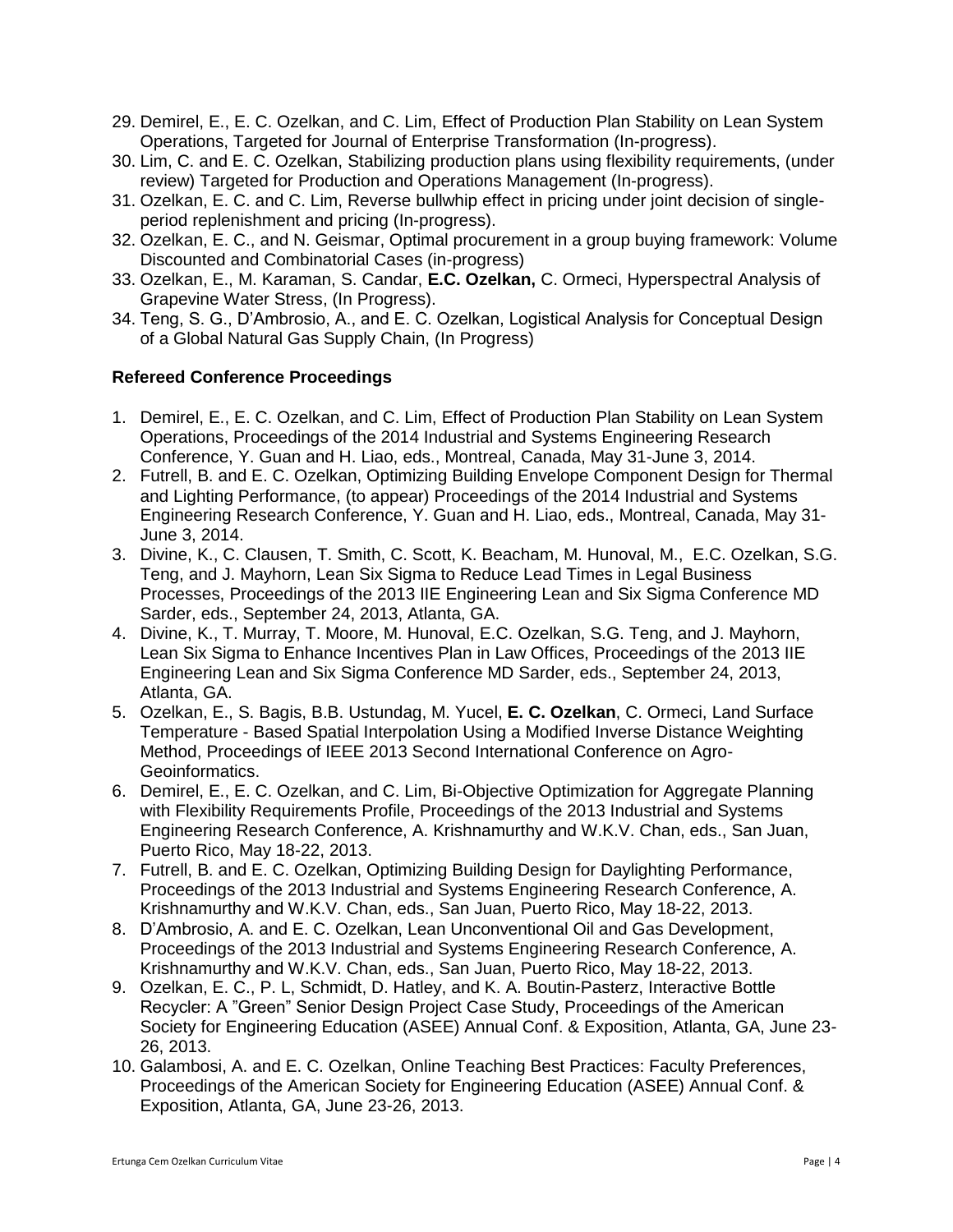- 11. Mayhorn, J. and E. C. Ozelkan, Partnering With Students to Continuously Improve the Systems, Engineering & Engineering Management Program, Proceedings of the American Society for Engineering Education (ASEE) Annual Conf. & Exposition, Atlanta, GA, June 23- 26, 2013.
- 12. Ozelkan, E. C., W. D. Armstrong, and J. Sharkey, Multi-criteria Evaluation of Bus Maintenance Testing Methods in Nuclear Power Plants, Proceedings of the 2012 Industrial and Systems Engineering Research Conference, G. Lim and J.W. Herrmann, eds., Orlando, FL, May 20-23, 2012.
- 13. Demirel, E., E. C. Ozelkan, and C. Lim, Experimental Analysis of Aggregate Planning with Flexibility Requirements Profile in Automotive and Textile Industries, Proceedings of the 2012 Industrial and Systems Engineering Research Conference, G. Lim and J.W. Herrmann, eds., Orlando, FL, May 20-23, 2012.
- 14. Ozelkan, E. C. and A. Galambosi, Overcoming Communication Barriers in Online Teaching: Understanding Faculty Preferences, Proceedings of the International Conference on Communication, Media, Technology and Design, Istanbul, Turkey, May 9-11, 2012.
- 15. Ozelkan, E. C. and A. Galambosi, Perception and Preferences of Faculty for Online Learning, Proceedings of the American Society for Engineering Education (ASEE) Annual Conf. & Exposition, Vancouver, Canada, June 26-29, 2011.
- 16. A. Galambosi, and Ozelkan, E. C., Integrating Sustainability into Systems Engineering Curriculum, Proceedings of the American Society for Engineering Education (ASEE) Annual Conf. & Exposition, Vancouver, Canada, June 26-29, 2011.
- 17. Ozelkan, E. C. and Lim, C., Conditions of Reverse Bullwhip Effect in Pricing for Joint Decision of Replenishment and Pricing with Newsvendor Inventory Policy, Proceedings of the 2011 Industrial Engineering Research Conference, T. Doolen and E. Van Aken, eds., Reno, NV, May 21-25, 2011.
- 18. Lim, C. and E. C. Ozelkan, Applying Flexibility Requirements Profile for Stabilizing Production Plans, Proceedings of the 2009 Industrial Engineering Research Conference, Miami, FL, May 29-June 3, 2009.
- 19. Ozelkan, E. C. and A. Galambosi, Benchmarking Distance Education in Engineering Management Programs, Proceedings of the American Society for Engineering Education (ASEE) Annual Conf. & Exposition, Austin, TX, June 13-17, 2009.
- 20. Ozelkan, E. C. and A. Galambosi, Value of Online Curriculum for Engineering and Engineering Management Programs, Proceedings of the American Society for Engineering Education (ASEE) Annual Conf. & Exposition, Austin, TX, June 13-17, 2009.
- 21. Whitesel, C. and E. C. Ozelkan, Lean Monitoring of Power to Reduce Waste, Proceedings of the 2008 Industrial Engineering Research Conference, Vancouver, Canada, May 17-21, 2008.
- 22. Ozelkan, E. C. and A. Galambosi, Effectiveness of Virtual Reality Applications in Teaching Engineering and Engineering Management Curriculum, Proceedings of the American Society for Engineering Education (ASEE) Annual Conf. & Exposition, Pittsburgh, PA, June 22-25, 2008.
- 23. Ozelkan E. C., O. Ozturk, E. Budak, Optimization of Broaching Design, Proceedings of the IIE Research Conference (IERC), Nashville, TN, May 19-23, 2007.
- 24. Ozelkan, E. C. and A. Galambosi, Lean Lampshade Game for Teaching Lean Manufacturing, Proceedings of the American Society for Engineering Education (ASEE) Annual Conference & Exposition, Honolulu, Hawaii, June 24-27, 2007.
- 25. Ozelkan, E. C., S.G. Teng, T. Johnson, T. Benson and D. Nestvogel, A Collaborative Case Study for Teaching "Achieving Lean System Benefits in Manufacturing and Supply Chains" to Engineering Management Students, Proceedings of the American Society for Engineering Education (ASEE) Annual Conference & Exposition, Honolulu, Hawaii, June 24-27, 2007.
- 26. Teng, S.G., E. C. Ozelkan, Y. Sireli, K. Elmore, Achieving Success for the Development of Systems Engineering & Engineering Management Department & Degree Programs,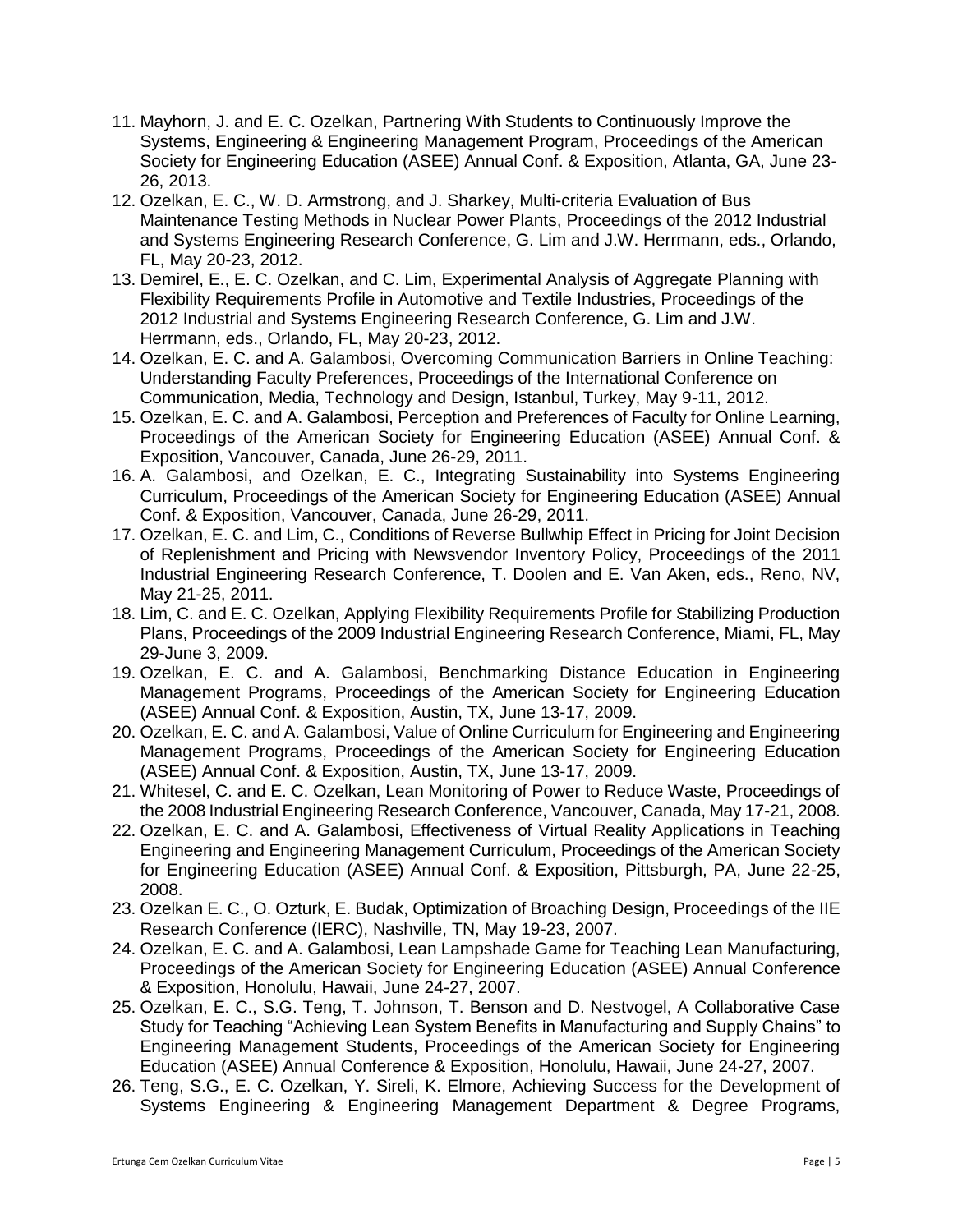Proceedings of the American Society for Engineering Education (ASEE) Annual Conference & Exposition, Honolulu, Hawaii, June 24-27, 2007.

- 27. Ozelkan, E. C., A Combinatorial Optimization Model for Group Buying in Supply Chains, Proc. of the IIE Research Conference (IERC), Paper No. 1635, Orlando, FL, May 20-24, 2006.
- 28. Ozelkan, E. C. and D. Rajamani, 5P Framework for Teaching and Characterizing Supply Chains Effectively, Proceedings of the IIE Research Conference (IERC), Paper No. 1757, Orlando, FL, May 20-24, 2006.
- 29. Ozelkan, E. C., T. Sireli, M. P. Munoz, S. Mahadevan, A Decision Model to Analyze Costs and Benefits of RFID for Superior Supply Chain Performance, Proceedings of the PICMET Conference: Technology Management for the Global Future, Istanbul, Turkey, July 8-13, 2006.
- 30. Ozelkan, E. C. and D. Rajamani, An Effective Framework for Teaching Supply Chain Management, Proceedings of the American Society for Engineering Education (ASEE) Annual Conference & Exposition, Chicago, IL, June 18-21, 2006.
- 31. Sireli, Y., S. G. Teng, and E. C. Ozelkan, Growth of a Young Engineering Management Program, Proceedings of the American Society for Engineering Education (ASEE) Annual Conference & Exposition, Chicago, IL, June 18-21, 2006.
- 32. D'Ambrosio, A., E. C. Ozelkan, and S. G. Teng. Impact of Supply Chain Capabilities on Liquefied Natural Gas Terminal Design. Proceedings of the [Global Institute for Energy and](http://www.giees.uncc.edu/)  [Environmental Systems \(GIEES\)](http://www.giees.uncc.edu/) Annual Conference, July, 24-30, 2005.
- 33. D'Ambrosio, A., E. C. Ozelkan, and S. G. Teng. Commodity Price Risk Management in the Natural Gas Supply Chain. Proceedings of the [Global Institute for Energy and Environmental](http://www.giees.uncc.edu/)  [Systems \(GIEES\)](http://www.giees.uncc.edu/) Annual Conference, July, 24-30, 2005.
- 34. Galambosi, A., E. C. Ozelkan and L. Duckstein. The Impact of ENSO and Macrocirculation Patterns on Precipitation under Climate Change. Proceedings of the [Global Institute for](http://www.giees.uncc.edu/)  [Energy and Environmental Systems \(GIEES\)](http://www.giees.uncc.edu/) Annual Conference, July, 24-30, 2005.
- 35. Galambosi A., L. Duckstein, E.C. Ozelkan, and, I. Bogardi, A fuzzy rule-based model to link circulation patterns, ENSO, and extreme precipitation, Proceedings of the Eighth Engineering Foundation Conference, Santa Barbara, California, on October 12-17, 1997.
- 36. Ozelkan, E. C., O. Harel, D. Meyersdorf , J. Mercier, and R. Rao, 1998, Simulation methodology for WIP management in semiconductor manufacturing, Proceedings of the AutoSimulations Symposium, Bountiful, UT, June 21-26.
- 37. Ozelkan, E. C., L. Duckstein, and A. Galambosi, 1998, Analysis of trade off between data outliers and prediction vagueness in fuzzy regression using a bi-objective framework, Proceedings of the EUFIT '98 – Sixth European Congress on Intelligent Techniques and Soft Computing, 7-10 September, Aachen, Germany.
- 38. Meyersdorf, D., O. Biron, E. C. Ozelkan, and J. Fowler, 1997, Staffing analysis tool for operator-machine-lot interference in semiconductor manufacturing, in Proceedings of the 8th Int. Symposium on Semiconductor Manufacturing ASMC, 323-329, Boston, Sept 10-12.
- 39. Ozelkan, E. C., and L. Duckstein, 1999, Fuzzy logic to analyze the uncertainty in conceptual rainfall-runoff models, Proceedings of the American Meteorological Society '99 – 14th Hydrology Conference, 10-15 January, Dallas, TX, 376-379.
- 40. Galambosi A., E.C. Ozelkan, L. Duckstein, and, I. Bogardi, 1999, A fuzzy rule-based model for precipitation analysis under climate change in the US Southwest, Proceedings of the American Meteorological Society '99 – 14th Hydrology Conference, 10-15 January, Dallas, TX, 29-30.
- 41. Hsu, K., E.C. Ozelkan, and L. Duckstein, 1993, Fuzzy regression-based rainfall-runoff estimation, Proc. of the Sixth Annual Symp. of the Arizona Hydrolog. Society, Casa Grande, AZ.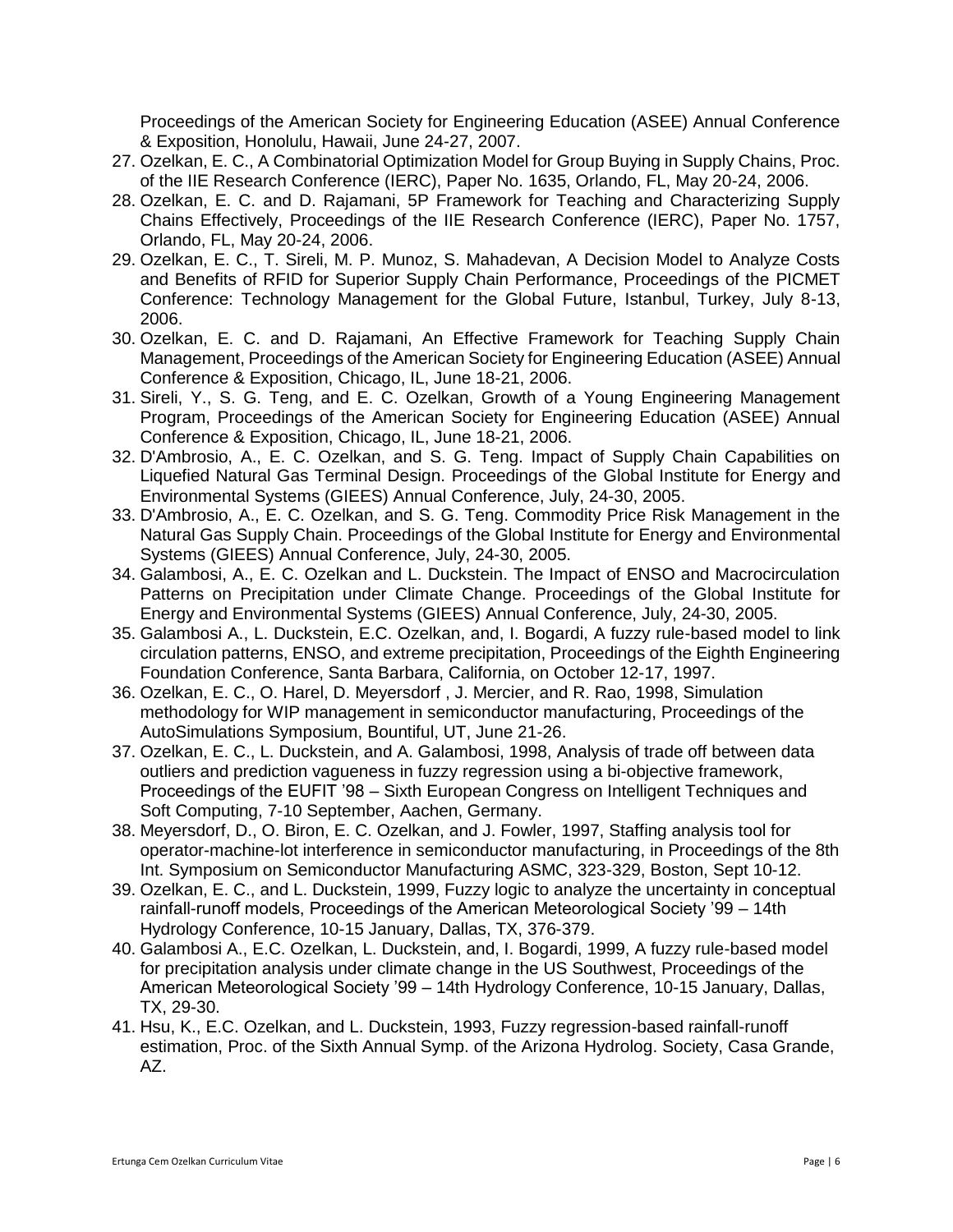### **Refereed Conference Proceedings – Under Review**

- 42. Adnan, Z., and E. C. Ozelkan, Analysis of reverse bullwhip effect in pricing for a multi-stage supply chain with competing suppliers, Proceedings of the 2015 Industrial and Systems Engineering Research Conference, Nashville, TN, May 30-June 2, 2015. (under review)
- 43. Mohammadi, A. and E. C. Ozelkan, Effect of long-term buying relationships in group purchasing environment in the presence of inventory holding, Proceedings of the 2015 Industrial and Systems Engineering Research Conference, Nashville, TN, May 30-June 2, 2015. (under review)

#### **Non-Refereed Conference Proceedings**

- 1. Ozelkan, E. C. and M. Cakanyildirim. Reverse Bullwhip Effect in Pricing. Proceedings of the 2005 POMS OM Frontiers: Winds of Change Conference, April 29 - May 2, 2005.
- 2. Ozelkan, E. C., and M. Cakanyildirim, 2004, Resource Downgrading, Proceedings of the Second World Conference on POM and 15th Annual POM Conference, Cancun, Mexico, April 30 - May 3.
- 3. Ozelkan, E. C., Geismar, N. and Srikandarajah, C., 2003, Optimal procurement in a group buying framework, Proceedings of the POM 2003 Conference - Production and Operation Management in Service Economy, Savannah, Georgia, April 4-7.

#### **Conference Presentations**

- 1. Ozelkan, E. C. and Mayhorn, J., Lean Six Sigma-based Student Projects for Continuous Program Improvement, IIE Engineering Lean Six Sigma Conference (ELSS), Orlando, FL, September 30, 2014.
- 2. Ozelkan, E. C., Cato, I. and Sanchez, I., A S.I.M.P.L.E. Lean Six Sigma Framework, IIE Engineering Lean Six Sigma Conference (ELSS), Orlando, FL, September 30, 2014.
- 3. Galambosi, A. and E. C. Ozelkan, Online Teaching Best Practices: Faculty Preferences, Proceedings of the American Society for Engineering Education (ASEE) Annual Conf. & Exposition, Atlanta, GA, June 23-26, 2013.
- 4. Mayhorn, J. and E. C. Ozelkan, Partnering With Students to Continuously Improve the Systems, Engineering & Engineering Management Program, Proceedings of the American Society for Engineering Education (ASEE) Annual Conf. & Exposition, Atlanta, GA, June 23- 26, 2013.
- 5. Ozelkan, E. C., P. L, Schmidt, D. Hatley, and K. A. Boutin-Pasterz, Interactive Bottle Recycler: A "Green" Senior Design Project Case Study, Proceedings of the American Society for Engineering Education (ASEE) Annual Conf. & Exposition, Atlanta, GA, June 23- 26, 2013.
- 6. Ozelkan, E. C. and A. Galambosi, Perception and Preferences of Faculty for Online Learning, Proceedings of the American Society for Engineering Education (ASEE) Annual Conf. & Exposition, Vancouver, Canada, June 26-29, 2011.
- 7. A. Galambosi, and Ozelkan, E. C., Integrating Sustainability into Systems Engineering Curriculum, Proceedings of the American Society for Engineering Education (ASEE) Annual Conf. & Exposition, Vancouver, Canada, June 26-29, 2011.
- 8. Demirel, E., E. C. Ozelkan, and C. Lim, Experimental Analysis of Aggregate Planning with Flexibility Requirements Profile, Poster Presentation at the 2011 INFORMS Conference, Nov 13-16, 2011.
- 9. Ozelkan, E. C. and C. Lim, Conditions of Reverse Bullwhip Effect in Pricing for Joint Decision of Replenishment and Pricing with Newsvendor Inventory Policy, Proceedings of the 2011 Industrial Engineering Research Conference, Reno, NV, May 21-24, 2011.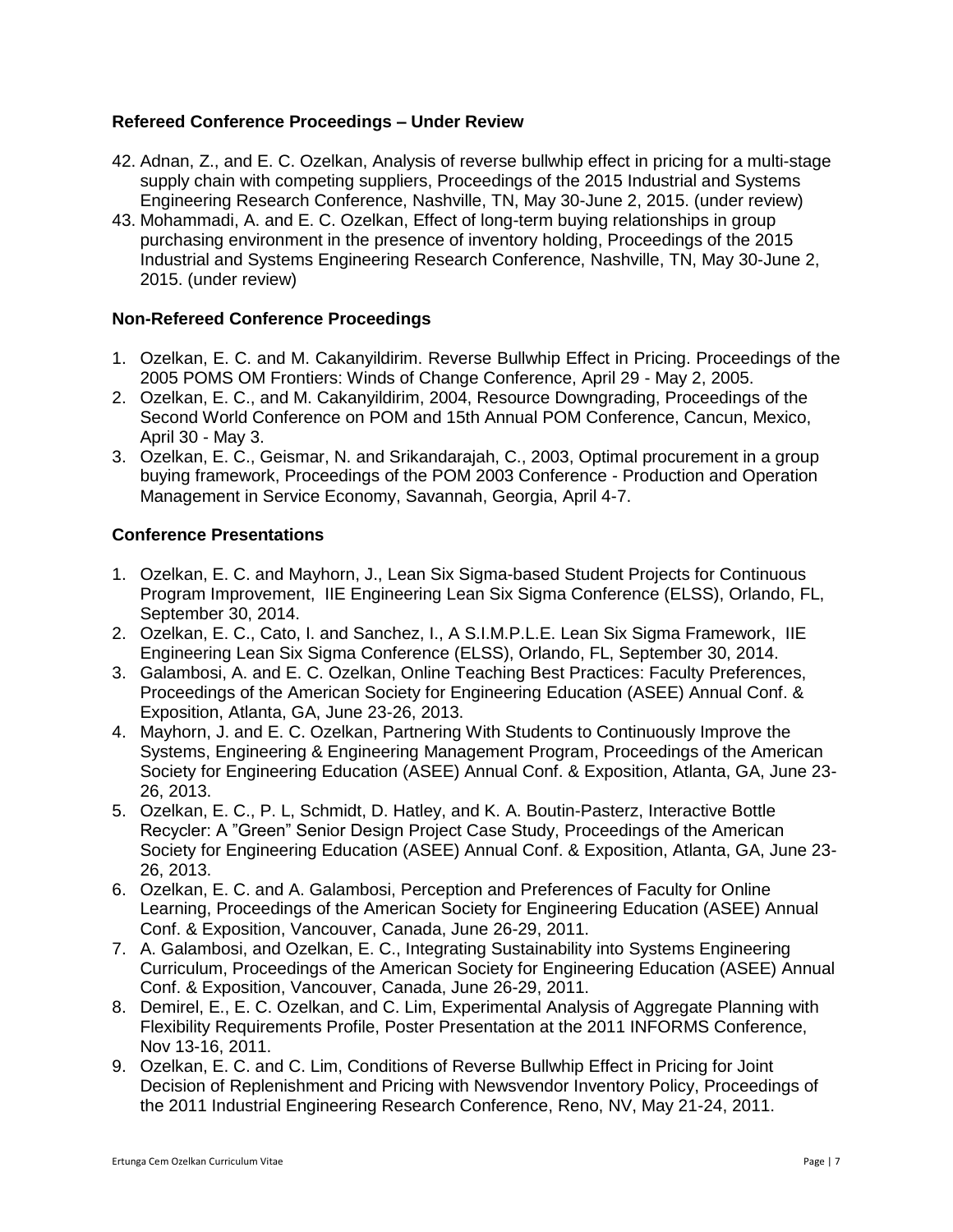- 10. Lim, C., E. C. Ozelkan, E. Demirel, Monte Carlo Simulation of Aggregate Planning under Flexibility Requirements Profile, Proceedings of the 2011 Industrial Engineering Research Conference, Reno, NV, May 21-24, 2011.
- 11. Pala, O., D. Wilson, H. Lipford, E.C. Ozelkan, W. Tolone, Recommendation System as a Decision Support Tool for Critical Infrastructure Recovery, 2011 Industrial Engineering Research Conference, Reno, NV, May 21-24, 2011.
- 12. Ozelkan, E. C. and Lim, C., Production Plan Stability: Survey of Modeling Techniques, Presentation at the 2009 Industrial Engineering Research Conference, Miami, FL, June 2, 2009.
- 13. Ozelkan, E. C., A. Galambosi and D. Nestvogel, Lean Wake-up Call in Pass and Seymour/legrand: A Case Study, Presentation at the 2009 Industrial Engineering Research Conference, Miami, FL, May 31, 2009.
- 14. Ozelkan, E. C. and A. Galambosi, Benchmarking Distance Education in Engineering Management Programs, Proceedings of the American Society for Engineering Education (ASEE) Annual Conf. & Exposition, Austin, TX, June 13-17, 2009.
- 15. Ozelkan, E. C. and A. Galambosi, Value of Online Curriculum for Engineering and Engineering Management Programs, Proceedings of the American Society for Engineering Education (ASEE) Annual Conf. & Exposition, Austin, TX, June 13-17, 2009.
- 16. Ozelkan, E. C. and C. Lim, Reverse Bullwhip Effect in Pricing for Price-sensitive Demand and Joint Replenishment and Pricing, INFORMS Annual Conference 2008, Washington D.C., Oct 12-14, 2008.
- 17. Ozelkan, E. C. and A. Galambosi, Effectiveness of Virtual Reality Applications in Teaching Engineering and Engineering Management Curriculum, Proceedings of the American Society for Engineering Education (ASEE) Annual Conference & Exposition, Pittsburgh, PA, June 22- 25, 2008.
- 18. Ozelkan E. C. and A. Galambosi, Lean Lampshade Game for Lean Manufacturing, Invited Presentation in the Lean Education and Simulation Games session at the Industrial Engineering Research Conference, Vancouver, Canada, May 17-21, 2008.
- 19. Ozelkan, E. C. and C. Lim, Stabilizing Production Plans using Flexibility Requirements Profile, POMS 2007, Dallas, TX, May 4-7, 2007.
- 20. Ozelkan, E. C. and A. Galambosi, When Does RFID Make Business Sense for Managing Supply Chains?, POMS 2007, Dallas, TX, May 4-7, 2007.
- 21. Ozelkan, E. C. and C. Lim, Impact of Upstream Price Variability on Supply Chain Retail Prices, IIE Research Conference (IERC), Nashville, TN, May 19-23, 2007.
- 22. Ozelkan E. C., O. Ozturk, E. Budak, Optimization of Broaching Design, Proceedings of the IIE Research Conference (IERC), Nashville, TN, May 19-23, 2007.
- 23. Ozelkan, E. C. and A. Galambosi, Lean Lampshade Game for Teaching Lean Manufacturing, Proceedings of the American Society for Engineering Education (ASEE) Annual Conference & Exposition, Honolulu, Hawaii, June 24-27, 2007.
- 24. Ozelkan, E. C., S.G. Teng, T. Johnson, T. Benson and D. Nestvogel, A Collaborative Case Study for Teaching "Achieving Lean System Benefits in Manufacturing and Supply Chains" to Engineering Management Students, Proceedings of the American Society for Engineering Education (ASEE) Annual Conference & Exposition, Honolulu, Hawaii, June 24-27, 2007.
- 25. Ozelkan, E. C., A Combinatorial Optimization Model for Group Buying in Supply Chains, Proceedings of the IIE Research Conference (IERC), Orlando, FL, May 20-24, 2006.
- 26. Ozelkan E. C. and D. Rajamani, 5P Framework for Teaching and Characterizing Supply Chains Effectively, Proceedings of the IIE Research Conference (IERC), Orlando, FL, May 20-24, 2006.
- 27. Ozelkan, E. C., T. Sireli, M. P. Munoz, S. Mahadevan, A Decision Model to Analyze Costs and Benefits of RFID for Superior Supply Chain Performance, Proceedings of the PICMET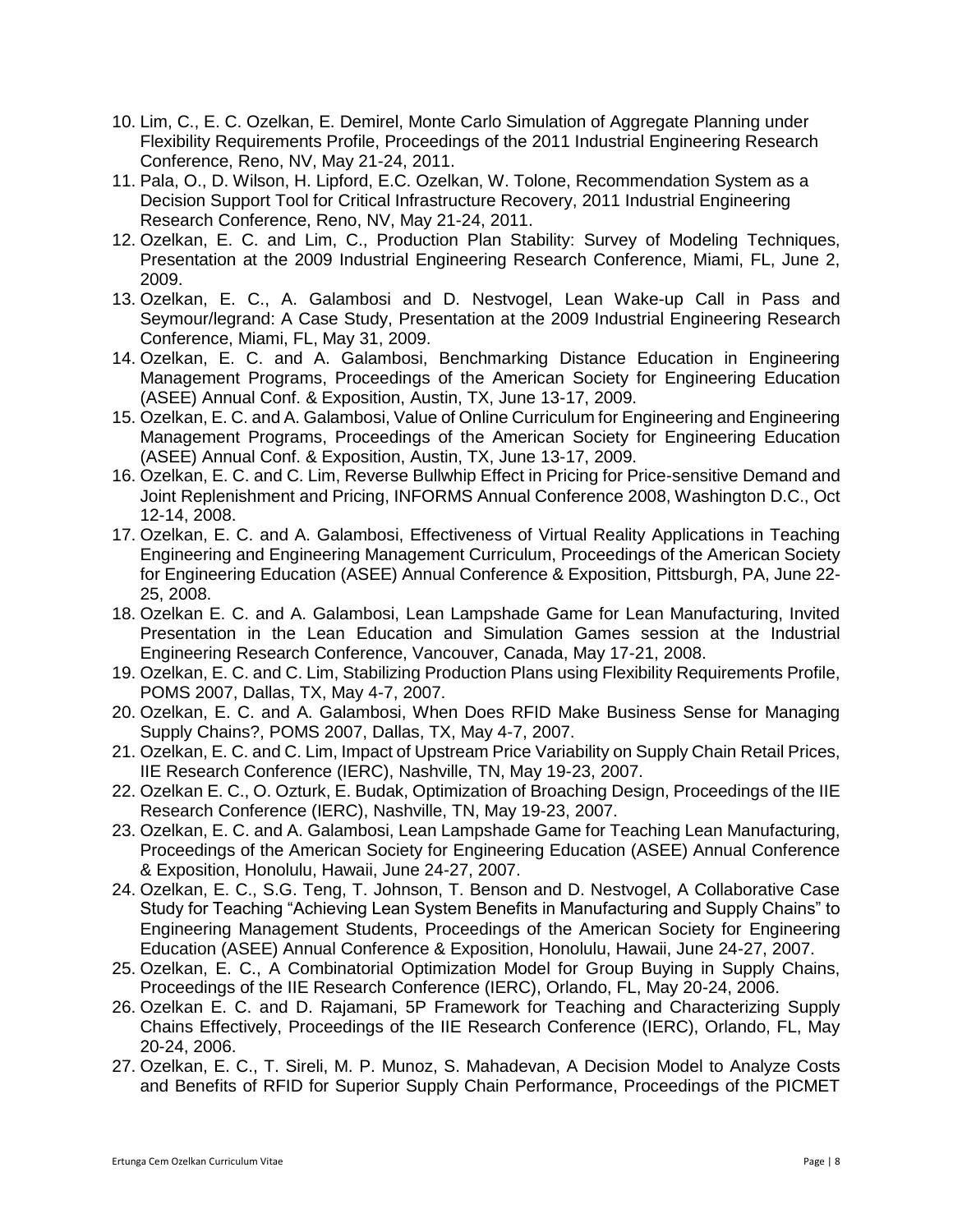Conference: Technology Management for the Global Future, Istanbul, Turkey, July 8-13, 2006.

- 28. Ozelkan, E. C. and D. Rajamani, An Effective Framework for Teaching Supply Chain Management, Proceedings of the American Society for Engineering Education (ASEE) Annual Conference & Exposition, Chicago, IL, June 18-21, 2006.
- 29. Ozelkan, E. C. and M. Cakanyildirim. Reverse Bullwhip Effect in Pricing. Proceedings of the 2005 POMS OM Frontiers: Winds of Change Conference, April 29 - May 2, 2005.
- 30. Ozelkan, E. C., and M. Cakanyildirim, 2004, Resource Downgrading, Proc. of the Second World Conference on POM and 15th Annual POM Conference, Cancun, Mexico, April 30 - May 3.
- 31. Ozelkan, E. C., Geismar, N. and Srikandarajah, C., 2003, Optimal procurement in a group buying framework, Proceedings of the POM 2003 Conference - Production and Operation Management in Service Economy, Savannah, Georgia, April 4-7.
- 32. Ozelkan, E. C. and M. Cakanyildirim. Optimal Test Wafer Management in Semiconductor Manufacturing. IIE Annual Conference, Atlanta, May 14-18, 2005.
- 33. Ozelkan, E. C., Cakanyildirim, M. and B. Foster, 2003, Managing Test Wafer Inventory in Semiconductor Manufacturing, 2003 EURO/INFORMS Joint International Meeting – Istanbul, July 6-10.
- 34. Ozelkan, E. C., 2002, Optimality conditions for fuzzy scheduling rules, Presented at INFORMS – San Jose, November 16-20.
- 35. Ozelkan, E. C., and L. Duckstein, 1999, Fuzzy logic to analyze the uncertainty in conceptual rainfall-runoff models, Proceedings of the American Meteorological Society '99 – 14th Hydrology Conference, 10-15 January, Dallas, TX, 376-379.
- 36. Ozelkan, E. C., D. Meyersdorf and B. Foster, 1997, Test wafer opportunities for cost reduction, INFORMS Annual Conference- Dallas, October.
- 37. Meyersdorf, D., O. Biron, and E.C. Ozelkan, 1997, Operator-machine-lot interference analysis in semiconductor manufacturing, Presented INFORMS - Dallas, October.
- 38. Ozelkan, E.C., K. Hsu, L. Duckstein, and A. Galambosi, 1996, Analysis of Macro-circulation Patterns for Precipitation Modelling using a Neural Network Classification Scheme: An Arizona Case Study, Poster Presentation in AGU Spring Meeting, Baltimore, Maryland, May 20-14, Published by AGU as a Supplement to EOS, Vol. 77 No. 11, p. S96, April 23, 1996.
- 39. Ozelkan, E.C., A. Galambosi, L. Duckstein, A. Bardossy, I. Bogardi, and I. Matyasovszky, 1995, A Fuzzy Classification of Macrocirculation Patterns for Analyzing Precipitation Under Climate Change in Developing Countries, presented at IUGG XXI General Assembly, Boulder, Colorado, July 2-14.
- 40. Galambosi A., E.C. Ozelkan, E. Fernandez, and L. Duckstein, 1995, Water Reservoir Management Using Linear Quadratic Dynamic Programming, presented as a poster at IUGG XXI General Assembly, Boulder, Colorado, July 2-14.

### **Invited Presentations**

- 1. Ozelkan, E. C., Reverse Bullwhip Effect in Pricing Joint Replenishment and Pricing, Invited presentation at the Clemson University, Industrial Engineering Seminar Series, October 29, 2010.
- 2. Ozelkan, E. C., Survival Strategies for the Automotive Suppliers, Manufacturer's Forum for Automotive Suppliers, Sponsored by Centralina Economic Development Division, Concord, NC, March 11, 2009.
- 3. Ozelkan E. C. and A. Galambosi, Lean Lampshade Game for Lean Manufacturing, Invited Presentation in the Lean Education and Simulation Games session at the Industrial Engineering Research Conference, Vancouver, Canada, May 17-21, 2008.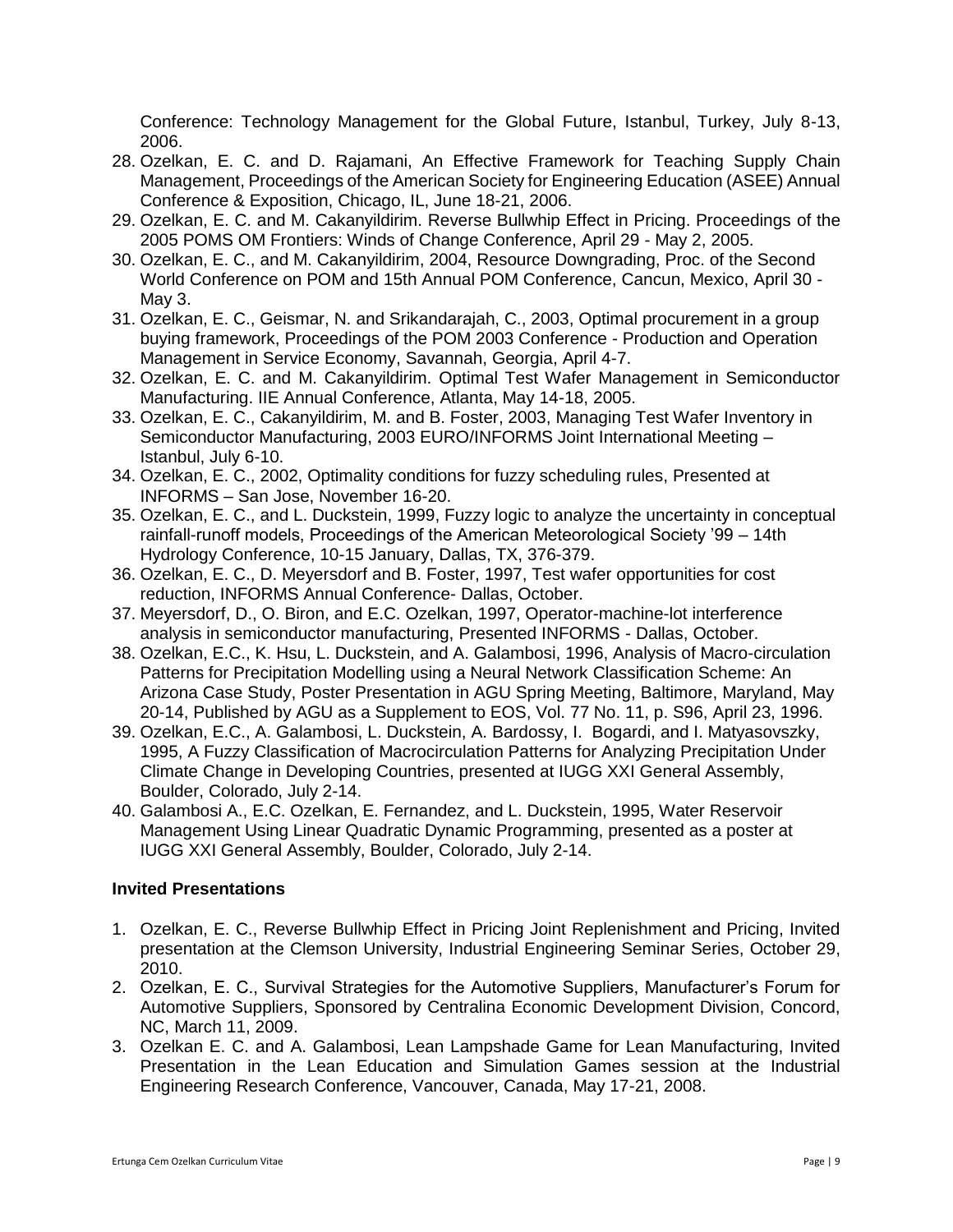- 4. Ozelkan, E. C., Feasibility of RFID Decisions for Managing Supply Chains A Returns Analysis, Invited speaker: 3rd Annual RFID-Integrated Supply Chains Symposium, organized by Baylor University's Hankamer School of Business, Waco, Texas, U.S.A. September 27-28, 2007.
- 5. Ozelkan, E. C., Optimizing Liquefied Natural Gas Terminal Design for Effective Supply Chain Operations, Infrastructure and Environmental Systems Ph.D. Program Seminar, UNC Charlotte, September 25, 2007.
- 6. Ozelkan, E. C., Positioning Carolinas for Global Supply Chain Success, Council of Supply Chain Management Professionals (CSCMP) Panel Discussion, Charlotte, NC, September 18, 2007.
- 7. Ozelkan, E. C. and O. Ozturk, Optimization of Broaching Design, Industrial Engineering Research Conference (IERC), Nashville, TN, May 19-23, 2007.
- 8. Ozelkan, E. C. and C. Lim, Stabilizing Production Plans using Flexibility Requirements Profile, POMS 2007, Dallas, TX, May 4-7, 2007.
- 9. Ozelkan E. C. and A. Galambosi, Lean Lampshade Game, Invited talk and demonstration at the society meeting of the UNC Charlotte Student Chapter of American Society of Engineering Management on 3/22/07.
- 10. Ozelkan, E. C., S. G. Teng, T. Johnson, T. Benson and D. Nestvogel, Achieving Lean System Benefits: A Lean Supply Chain Case Study, American Society for Quality Meeting at UNC Charlotte April 17, 2006.
- 11. Teng, S. G. and E. C. Ozelkan, Supply Chain Management and Center for Lean Logistics & Engineered Systems – CLLES, Engineering Management Seminar Series, UNC Charlotte, March 14, 2005.

### **Book**

1. Ozelkan, E.C., Cato, I. and Sanchez, I., Lean Six Sigma made S.I.M.P.L.E.: An Integrated Continuous Improvement Framework for Current and Future Leaders, Momentum Press (Contract signed – Under revision).

## **Book Chapters**

- 1. Ozelkan, E.C. and Galambosi, A., 2009, Analysis of financial returns and risks of implementing RFID for supply chains. In J. Wang (Ed.), Innovations in Supply Chain Management for Information Systems: Novel Approaches. Hershey, PA: IGI Global.
- 2. Galambosi A., Duckstein, L., Ozelkan, E.C. and, Bogardi, I., 1998, A fuzzy rule-based model to link circulation patterns, ENSO, and extreme precipitation, In: Haimes, Y.Y., Moser, D., Stakhiv E.Z. (Eds). Risk-based Decision Making in Water Resources, vol. VIII, ASCE Press 0-7844-0347-3, Reston, VA, 83-103.

### **Special Issues**

- 1. Ozelkan, E.C., A. Ali, and M.D. Sarder, Guest Editors for a Special Issue on "Case Studies in Lean Enterprise Transformation", Vol. 4, No. 2, Journal of Enterprise Transformation, 2014 (in-press).
- 2. Ozelkan, E.C., A. Ali, and M.D. Sarder, Guest Editors for a Special Issue on "Lean Enterprise Transformation", Vol. 3, No. 3, Journal of Enterprise Transformation, July-September, 2013.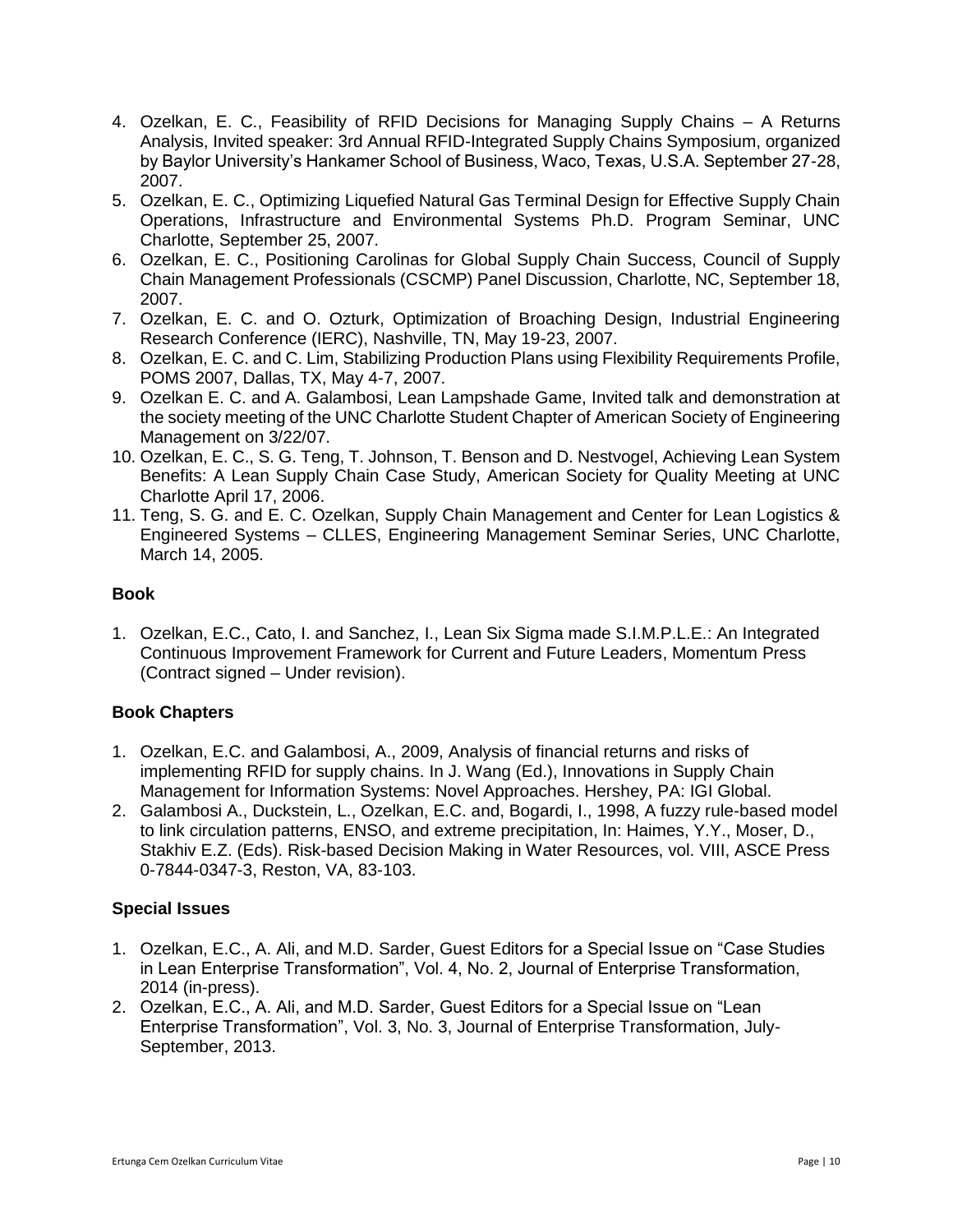### **Working Papers/Technical Reports**

- 1. Ozelkan, E. C., P. S. Aponte, J. Grai, E. Demirel, 2009, Economic Impact Analysis for the Motor Vehicle Industry in NC and the Greater Charlotte Region, Report prepared for Centralina Council of Governments & Centralina Economic Development Commission, Center for Lean Logistics and Engineered Systems, University of North Carolina at Charlotte, June 2009.
- 2. Ozelkan, E. C., B. Iskit, S. P. Hair, P. S. Aponte, C. Sharp, E. Demirel, J. Zhang, 2009, Characterization of the Motor Vehicle Industry in the Greater Charlotte Region through Data Mining and an Industry Survey Analysis, Report prepared for Centralina Council of Governments & Centralina Economic Development Commission, Center for Lean Logistics and Engineered Systems, University of North Carolina at Charlotte, June 2009.
- 3. Ozelkan, E.C., S. P. Hair, P. S. Aponte, I. C. Yagci, J. Zhang, J. Shams, 2009, Benchmarking Analysis for the Motor Vehicle Industry, Report prepared for Centralina Council of Governments & Centralina Economic Development Commission, Center for Lean Logistics and Engineered Systems, University of North Carolina at Charlotte, May 2009.
- 4. Ozelkan, E. C., 1997, Arizona Water Use and Management, United Nations Educational, Scientific, and Cultural Organization (UNESCO) Report, April.
- 5. Ozelkan, E. C., 1996, Test Wafer Opportunities for Cost Reduction, Tefen USA, R&D Technical Report, May 96.
- 6. Ozelkan, E. C., A. Galambosi, L. Duckstein, and A. Bardossy, 1994, Analysis of Large-Scale Atmospheric Circulation Patterns Using a Fuzzy Classification Scheme: an Arizona Case Study, Working Paper, #94-4,Systems and Industrial Engineering Department, The University of Arizona, March 2.
- 7. Ozelkan, E. C., F. Ni, K. Hirschboeck, and L. Duckstein, 1994, Relationship Between Monthly Atmospheric Circulation Patterns and Extreme Precipitation, Working Paper, #94-4, Systems and Industrial Engineering Department, The University of Arizona, March 2.
- 8. Ozelkan, E. C., 1992, A Mathematical Model for Overland Flow Using Fuzzy Rules, Report to Hydrology and Water Management Institute, University of Karlsruhe, Karlsruhe, Germany, June.
- 9. Ozelkan, E. C., S. F. Thomaz, and C. S. Jesus, 1990, Determination of Centerline Velocity Decay of Jets and Plumes, Stagiaire Report 1990-28/EA, Von Karman Institute for Fluid Dynamics, Rhode Saint Genese, Belgium, September.

## **RESEARCH & EDUCATIONAL FUNDING ACTIVITIES**

### **Funded Grants**

- Hunoval Green Belt Program Phase II, PI: Ertunga Ozelkan, Co-PI: S. Gary Teng, Company: Hunoval Law Firm, Amount: \$79,988, 7/1/14-6/30/16.
- Hunoval Green Belt Program, PI: Ertunga Ozelkan, Co-PI: S. Gary Teng, Company: Hunoval Law Firm, Amount: \$99,928, 10/8/12-8/31/14.
- Analysis of Testing Techniques for Electrical Connections, PI: Ertunga Ozelkan, Agency: EPRI, Amount: \$15,276, 5/15/11-10/31/11.
- Phase-I: Characterizing the Automotive and Motor-sports Industry Supply Chain in the Greater Charlotte Region of Carolinas, PI: E. C. Ozelkan, Centralina Council of Governments and Centralina Economic Development Division, \$20,000, 5/27/2008 – 3/31/2009
- Phase-II: Characterizing the Automotive and Motor-sports Industry Supply Chain in the Greater Charlotte Region of Carolinas, PI: E. C. Ozelkan, Centralina Council of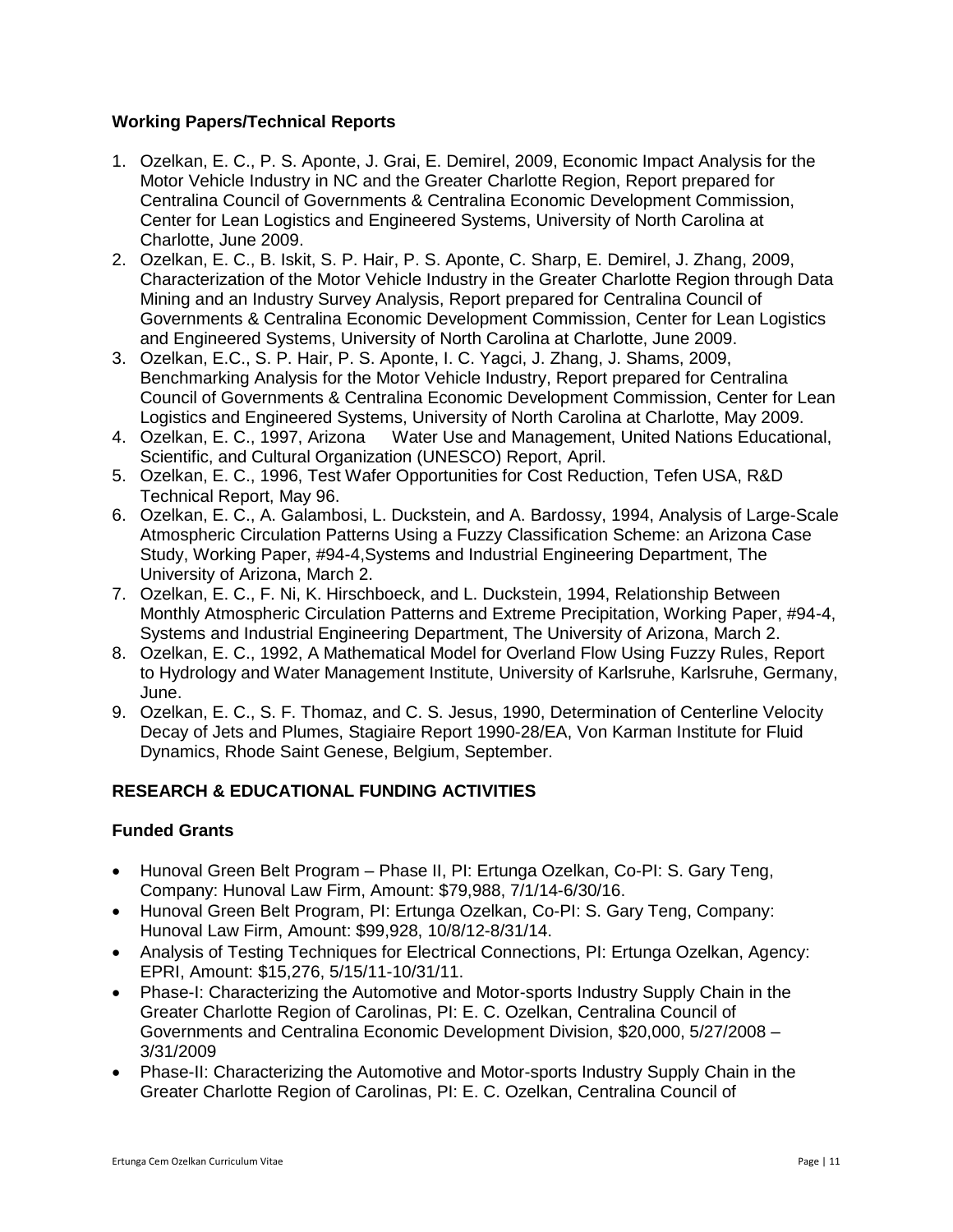Governments and Centralina Economic Development Division, \$13,300, 4/1/2009 – 8/31/2009

- Phase I: E-Learning/Online Program Proposal: Master of Science in Engineering Management – Online, PI: E. C. Ozelkan, Co-PI: S. G. Teng, UNC General Administration, \$100,000, 4/15/2008 – 12/31/2008
- Phase II: E-Learning/Online Program Proposal: Master of Science in Engineering Management – Online, PI: E. C. Ozelkan, Co-PI: S. G. Teng, UNC General Administration, \$91,674, 1/1/2009 – 6/30/2010 (approved proposal - funding was frozen due to GA budget freeze)
- The Lean Wake-up Call in Pass & Seymour/legrand, Development of Lean Process Design Case Studies, PI: E. C. Ozelkan, sub-contract to NSF CCLI Phase 2 grant (award number 0618669) involving Worcester Polytechnic Institute (WPI), Missouri University of Science and Technology, Merrimack College, and Time Wise Management Systems (TWMS), \$5,000, 6/11/08 – 5/31/09
- Supply Chain Management Certificate Workshop, PI: E. C. Ozelkan, Co-PIs: S. G. Teng, Y. Sireli, Tyco/Scott Health and Safety, \$17,280, 5/1/06-8/31/06.
- Supply Chain Management Workshop, PI: E. C. Ozelkan, Center for Intelligent Supply Networks, \$10,500, 9/10/04 – 10/23/04.
- Supply Chain Management Workshop, PI: E. C. Ozelkan, Center for Intelligent Supply Networks, \$6,500, 1/14/05 – 2/26/05.

## **Grant Proposals Under Review**

- NCMEP UNC Charlotte 2015-2016 Program, PI: Ertunga Ozelkan, Co-PI: S. Gary Teng, NIST-MEP, Amount: \$50,000, 7/1/15-6/30/16.
- Hunoval Leadership Program, PI: Ertunga Ozelkan, Company: Hunoval Law Firm, Amount: \$15,992, 6/1/14-7/31/15.

## **Grant Proposals Under Preparation**

 Andes –UNC Charlotte Engineering Management Summer Program, PI: Ertunga Ozelkan, University of Andes, Amount: \$36,852, 4/1/15-6/30/15.

## **Other Funding:**

 Supply Chain Management Professional Certificate Program, E. C. Ozelkan, Paragon Metals Inc., \$4,200, May-August 2006.

## **Sponsored Research Projects Without Funding**

- Improving Glaucoma After-Care and Compliance Process, Sponsored by the Veterans Affairs Medical Center in Salisbury. Project Collaborators: Dr. Gary Teng and Dr. Charles Davis, OD MPH MHA, Assistant Chief, Optometry Service, 2/15/15-12/31/15.
- Environmentally Preferable Purchasing, Sponsored by the City of Charlotte, Co-PI, Collaborative work with the Wake Forest University. This project was completed as a community service without any funding. It resulted in a MS Thesis and is expected to result in one or two journal publications, 1/1/2009-5/1/2009.
- Implementation of Time Wise Management Systems (TWMS) Supply Chain Simulation at UNC Charlotte's Systems Engineering and Engineering Management Program, Sponsored by the NSF CCLI Phase 2 grant (award number 0618669) involving Worcester Polytechnic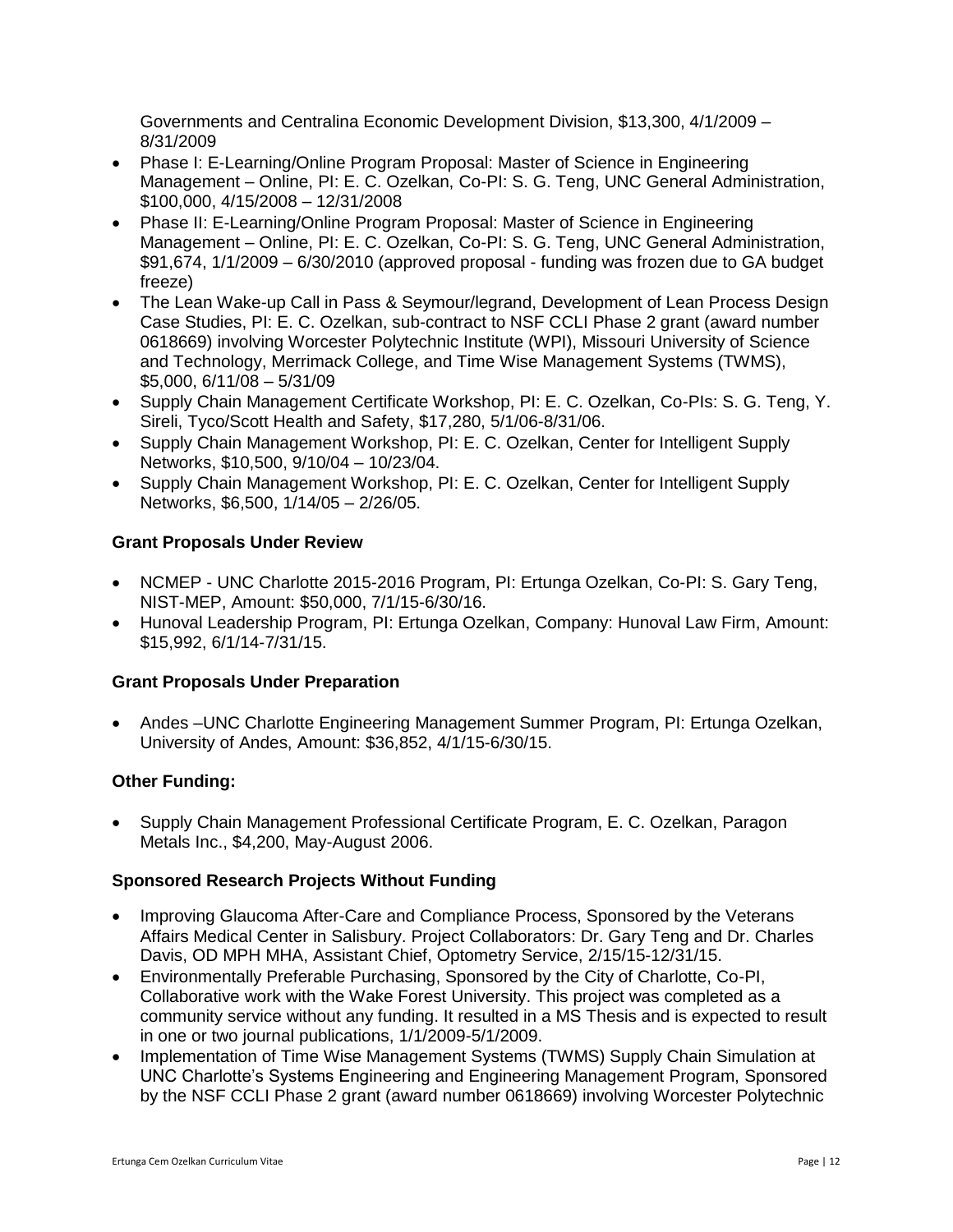Institute (WPI), Missouri University of Science and Technology, Merrimack College, and TWMS,  $6/11/2008 - 5/31/2009$ , a travel grant of \$500 was granted to attend to a workshop at WPI TWMS simulation training, also the simulation kit that is valued around \$5,000 has been received as part of this project

 Lean Case Study and Simulation Project, Sponsored by American Society for Quality (ASQ), Pass & Seymour/legrand and Johnson Lean Enterprise Consultancy. This collaborative project aimed at developing an interactive manual simulation case study for teaching lean system principles. This project was completed as a community service. While no funding was received several publications resulted from this study. 09/15/2005 – 04/17/2006.

## **TEACHING ACCOMPLISHMENTS**

### **Courses Taught**

| $\cap$ h.<br><b>UNC</b><br>Charlotte | ---<br>Present<br>. 12<br>-- |
|--------------------------------------|------------------------------|
|                                      |                              |

#### Graduate Level

- \* Lean Supply Networks (Fall 2005, Spring 2007, Summer 2014)
- \* Lean Six Sigma Practice and Management (Summer 2014, co-developed and co-delivered with Dr. Jonathan Mayhorn)
- \* Industry and Technology Management Seminar (Fall 2012, Spring 2013, Fall 2013, Spring 2014, Fall 2014)
- \* Lean Practice and Management (Spring 2008, Fall 2009, Summer 2012, Summer 2013)
- Systems Optimization (Fall 2004, Spring 2006, Fall 2010, Spring 2012)
- Decision Analysis (Spring 2005, Fall 2006, Fall 2008, Spring 2010, Fall 2011)
- Designed Experimentation (Fall 2007, Spring 2009, Summer 2011)
- \* Operations Management (Spring, 2007-Taiwan, Summer 2011,Summer 2012 -Hong Kong, International Executive MBA Program)
- \* Designing and Managing the Supply Chain (Spring 2004)

#### Undergraduate Level

- \* Senior Design (Fall 2012, Spring 2013, Fall 2013, Spring 2014)
- Network Modeling and Analysis (Spring 2011, Spring 2012)
- Experimental Design (Spring 2011)
- Decision and Risk Analysis (Fall 2008, Fall 2010, Fall 2011)
- Introduction to Engineering Practices and Principles II (Spring 2009 co-developed and codelivered with Dr. Churlzu Lim, Spring 2010)
- \* Systems Design and Deployment (Fall 2009)
- Production Control Systems (Spring 2007-08)
- Lean Manufacturing Systems (Fall 2005)
- \* How Globalization Works: Supply Chain Management (Summer 2005, Spring 2006, Intercultural Programs)

Executive Level

\* Supply Chain Management Professional Certificate Program, (Summer 2006, Center for Lean Logistics and Engineered Systems)

| <b>Wake Forest University</b> | 2012 |
|-------------------------------|------|
|-------------------------------|------|

Project Management (Summer 2012, Graduate MBA Program)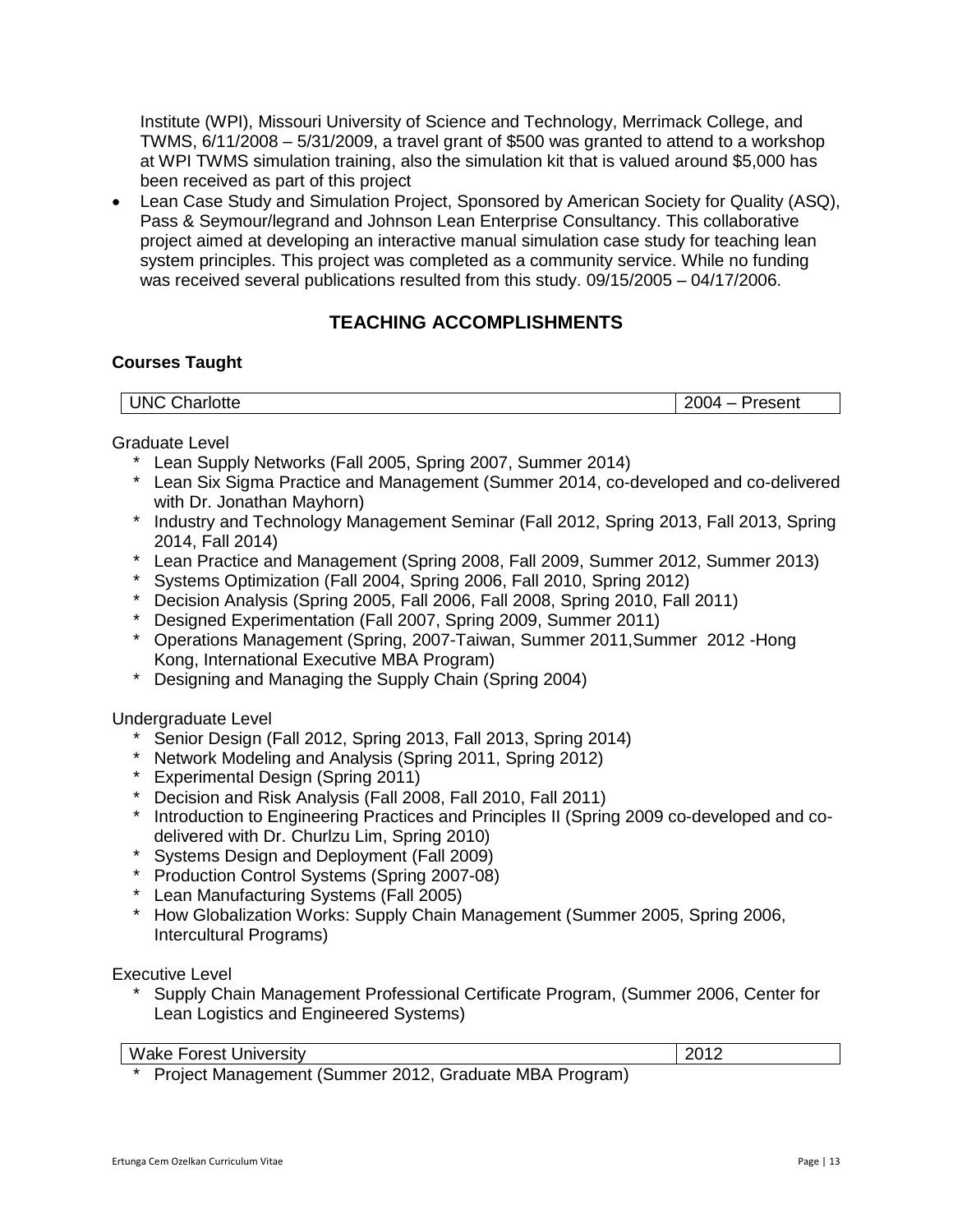UT Dallas 2003 – 2005

- Industrial Applications in Supply Chains (Summer 2003, Graduate)
- Operations Research (Spring and Fall 2003, Graduate)
- Production/Operations Management (Spring, Summer and Fall 2003, Undergraduate)
- Professional Certificate in Supply Chain Management Program, Center for Intelligent Supply Networks (C4ISN) at UT Dallas (Summer and Fall 2004, Spring 2005, Executive)

| i2 Technologies, Education Services |  |  |
|-------------------------------------|--|--|
|-------------------------------------|--|--|

1 9 9 9 - 2001

- \* TradeMatrix Marketplace Solutions (Three classes in Seoul, Taipei and Melbourne)
- \* Supply Chain Collaboration Planner (Numerous classes in i2 Headquarters, Las Colinas, TX)
- Supply Chain Demand Fulfillment (Private training sessions for Fujitsu in Tokyo-Japan, Nokia, in Salo-Finland; Texas Instruments, in Richardson-TX and Xircom, in LA, CA, plus numerous classes in i2 Headquarters in Las Colinas, TX and Atlanta, GA)
- \* Supply Chain Master Planning (Private training for IBM, SSD San Jose, CA, plus a training class at i2 Headquarters in Las Colinas)

#### **Teaching Related Awards:**

- IIE Lean Division Excellence in Teaching Award, Institute for Industrial Engineers, 2006<br>- Outstanding Teaching Award. Center for Intelligent Supply Networks (C4ISN)-University
- Outstanding Teaching Award, Center for Intelligent Supply Networks (C4ISN)-University of Texas at Dallas, Fall 2004, for contributions in the Professional Supply Chain Management Program
- Top Gun Award, i2 Technologies Education Services, 2000, One of the three employees to receive the award for outstanding performance

## **STUDENTS ADVISED**

#### **Undergraduate Students:**

- Systems Engineering Advising
	- $\triangleright$  Currently assigned as a faculty advisor to 14 BSSE students.
	- $\triangleright$  Provided first-time advising to all incoming students as the Undergraduate Program Director (2012-13)
	- $\triangleright$  Have been advising BSSE students on an as-needed basis as the Interim Chair (2013-present)
	- $\triangleright$  Have also advised multiple BSSE students as a faculty advisor since the beginning of the BSSE program.
- Senior Design Faculty Mentor
	- 1. 2014-15 City Inventory Control project
	- 2. 2013-14 CGI Recycler project
	- 3. 2012-13 Shaw Piperack project
	- 4. 2011-12 CGI Interactive Bottle Recycler CGI-BOT1 project
	- 5. 2011-12 CGI Interactive Bottle Recycler CGI-BOT2 project
	- 6. 2010-11 GE Optimization of Production Line project
- Summer Research Experience for Undergraduates (REU) Advisor:
	- Jenna Zhang from U. of Virginia (Summer 2008)
	- Jemshaid Shams from U. of Virginia (Summer 2008)

#### **Graduate Students:**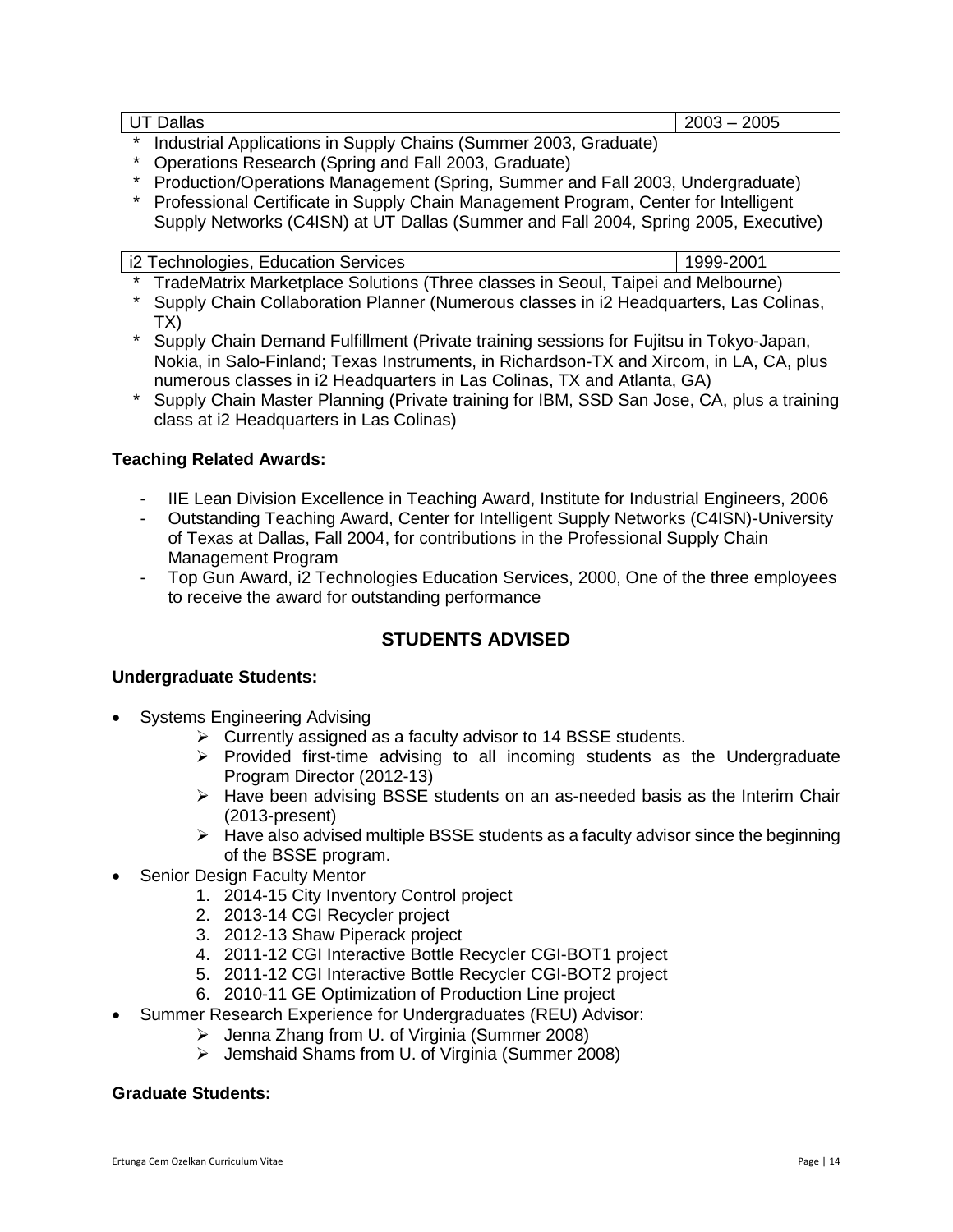- MS General Advising
	- a. Currently assigned as a faculty advisor to 10 MSEM students.
	- b. Advised 18 MSEM students in Fall 2014 and 24 MSEM students in Spring 2014
	- c. Advised all MSEM students as the Graduate Program Director (Fall 2012-Fall 2013)
	- d. Have been advising MSEM students on an as-needed basis as the Interim Chair (2013-present)
- MS Thesis Advisor/Committee Member:
	- $\triangleright$  Jesse Stephens, 2013-2015, MS in Engineering Management, (Advisor), Thesis: "A Life Cycle Analysis Approach for Making Sustainable Fiber Optic Purchasing Decisions in the Telecommunication Industry"
	- Johanna Ficatier, 2014-2016, MS in Engineering Management, (Advisor), Thesis: "Improving Glaucoma After-Care and Compliance Process using a Lean Six Sigma Approach"
	- $\triangleright$  Arun Kottayil, 2014, MS in Engineering Management, (Advisor), Thesis: "Design of Lean Six Sigma Simulation Games for Online Learning"
	- Varun Anand Harihara, 2014-2015, MS in Engineering Management, (Advisor), Thesis: "Innovative Applications of Lean Six Sigma Principles in Emerging Industries"
	- $\triangleright$  Sandeep Krishnakumar, 2015, MS in Engineering Management, (Advisor), Thesis: "Design of Online Simulation Games for Lean Six Sigma"
	- Edward Neimaster, MS in Mechanical Engineering, Spring 2012 (Committee Member), Thesis: "Low Energy Commercial Buildings: Application of Fuel Cell Combined Heat and Power Systems and Phase Change Materials."
	- $\triangleright$  Vyahriti Joshi, MS in Engineering Management, Spring 2011 (Committee Member), Thesis: "A Journey from Fast-track to Smart-track Process, Emergency Department Process Improvement"
	- Shaun Davis, MS in Engineering Management, 2009- 2010 (Advisor), Thesis: "Investigation into Possible Sources of Within Test Variability for 4 inch and 6 inch Diameter Concrete Cylinder Sample Molds."
	- $\triangleright$  Jason M. Grai, MS in Engineering Management, 2007- 2008 (Advisor), Thesis: "The Characterization and Impact of the Automotive and Motorsport Supply Chain in North Carolina and the Greater Charlotte Region"
	- Carl Whitesel, MS in Engineering Management, Spring 2007 (Committee Member), Thesis: "3PL Evaluation Model to Determine Process Outsourcing Potential"
	- Martin Best, MS in Electrical and Computer Engineering, Spring 2007 (Committee Member)

Note: In the Engineering Management Graduate Program an MS thesis is optional. Many of the students take the non-thesis option.

- PhD Advisor/Committee Member:
	- Edil Demirel, 2010-2014, Ph.D. in Infrastructure and Environmental Systems (Co-Advisor with Dr. Lim), Dissertation: "Flexible Planning Methods and Procedures with Flexibility Requirements Profile"
	- Benjamin Futrell, 2012-2015, PhD Student in Infrastructure and Env. Systems (Co-Advisor with Prof. Dale Brentrup), Dissertation: "Bi-objective Optimization of Building Enclosure Design for Thermal and Lighting Performance"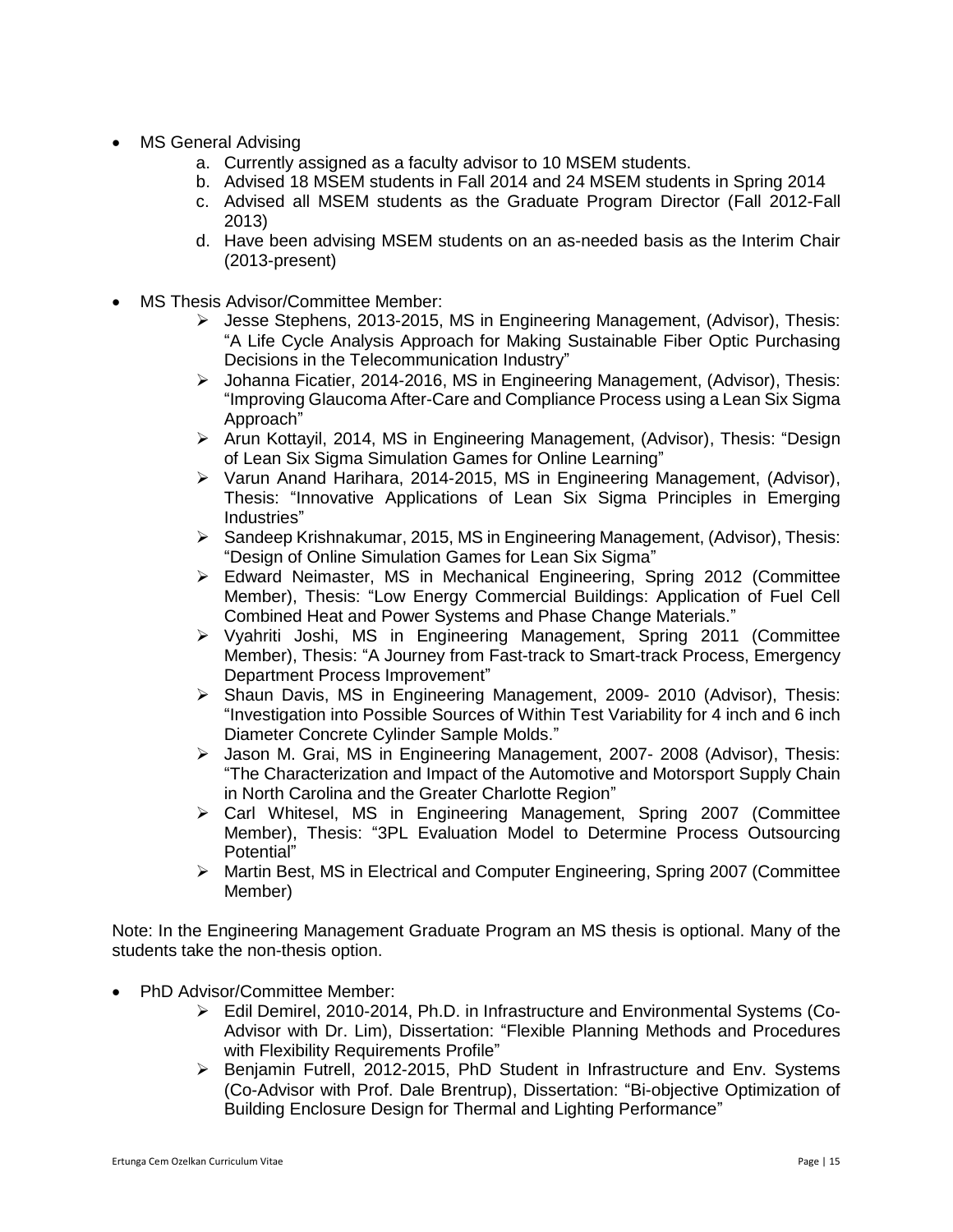- $\geq$  Ziaul Hag Adnan, 2014-2017, Ph.D. Student in Infrastructure and Environmental Systems (Advisor). Dissertation: "Reverse Bullwhip Effect in Pricing in varying Supply Chain Structures"
- > Abdollah Mohammadi, 2014-2017, Ph.D. Student in Infrastructure and Environmental Systems (Advisor). Dissertation: "Optimal Group Buying"
- Douglas W. Armstrong, 2009-2013, Ph.D. Student in Infrastructure and Environmental Systems, (Advisor), Dissertation: TBD
- $\triangleright$  Dongwook Kim, 2009-2014, PhD Student, Infrastructure and Env. Systems (Committee Member), Dissertation: "Model Development and System Optimization to Minimize Greenhouse Gas Emissions from Wastewater Treatment Plants"
- $\triangleright$  Okan Pala, 2012-2014, PhD Student, Computing & Information Technology (Graduate Faculty Representative), Dissertation: "Decision Support for Critical Infrastructure Recovery"
- ▶ Sanusi Olanrewaju, 2011-2013, PhD Student, Infrastructure and Env. Systems (Committee Member), Dissertation: "Geopolymerization of fly ash"
- Jaydeep Karandikar, 2012-2014, PhD Student, Mechanical Engineering & Engineering Science (Committee Member), Dissertation: "The Fundamental Application of Decision Analysis to Manufacturing"
- $\triangleright$  Xun Li, 2013-2014, PhD Student, Computing and Information Systems (Graduate Faculty Representative), Dissertation: "Developing and Validating Joint Dynamic Ambulance Relocation and Flexible Dispatching Strategies: a Simulation-Optimization Approach"
- $\triangleright$  Sanjaya Mayadunne, 2013-2014, PhD Student, Computing and Information Systems (Graduate Faculty Representative), Dissertation: "Competitive Store Closing During an Economic Downturn: A Mathematical Programming Approach"
- Vasishta Ganguly, 2013-2014, PhD Student, Mechanical Engineering and Engineering Science (Committee Member), Dissertation: "Characterization of the dynamic performance of machine spindles"

Note: SEEM Department does not have a Ph.D. Program. SEEM Faculty participates in the interdisciplinary Infrastructure and Environmental Systems Ph.D. program.

- Individual Study
	- Ozkan Ozturk, Ph.D. in Mechanical Engineering, Topic: Optimization of the Broaching Process – (Spring 2005, EMGT 6890 O03). This study resulted in the following publications
		- i. Ozelkan E. C., O. Ozturk, E. Budak, 2010, Identifying Parameters of a Broaching Design Using Non-Linear Optimization, International Journal of Modelling, Identification and Control, 11 (3).
		- ii. Ozelkan E. C., O. Ozturk, E. Budak, Optimization of Broaching Design, Proceedings of the IIE Research Conference (IERC), Nashville, TN, May 19-23, 2007.
	- $\triangleright$  Shilpha Mathew, MS in Engineering Management, Topic 1: Supply Chain Management (Spring 2005, EMGT 6890 O03), Topic 2: Case Study Development: End-to-End Supply Chain Management at the TACEX Corporation (Summer 2005, EMGT 6890 B01)
	- $\triangleright$  Shyn Thomas, MS in Engineering Management, , Topic 1: Supply Chain Management (Spring 2005, EMGT 6890 O03), Topic 2: Case Study Development: End-to-End Supply Chain Management at the TACEX Corporation (Summer 2005, EMGT 6890 B01)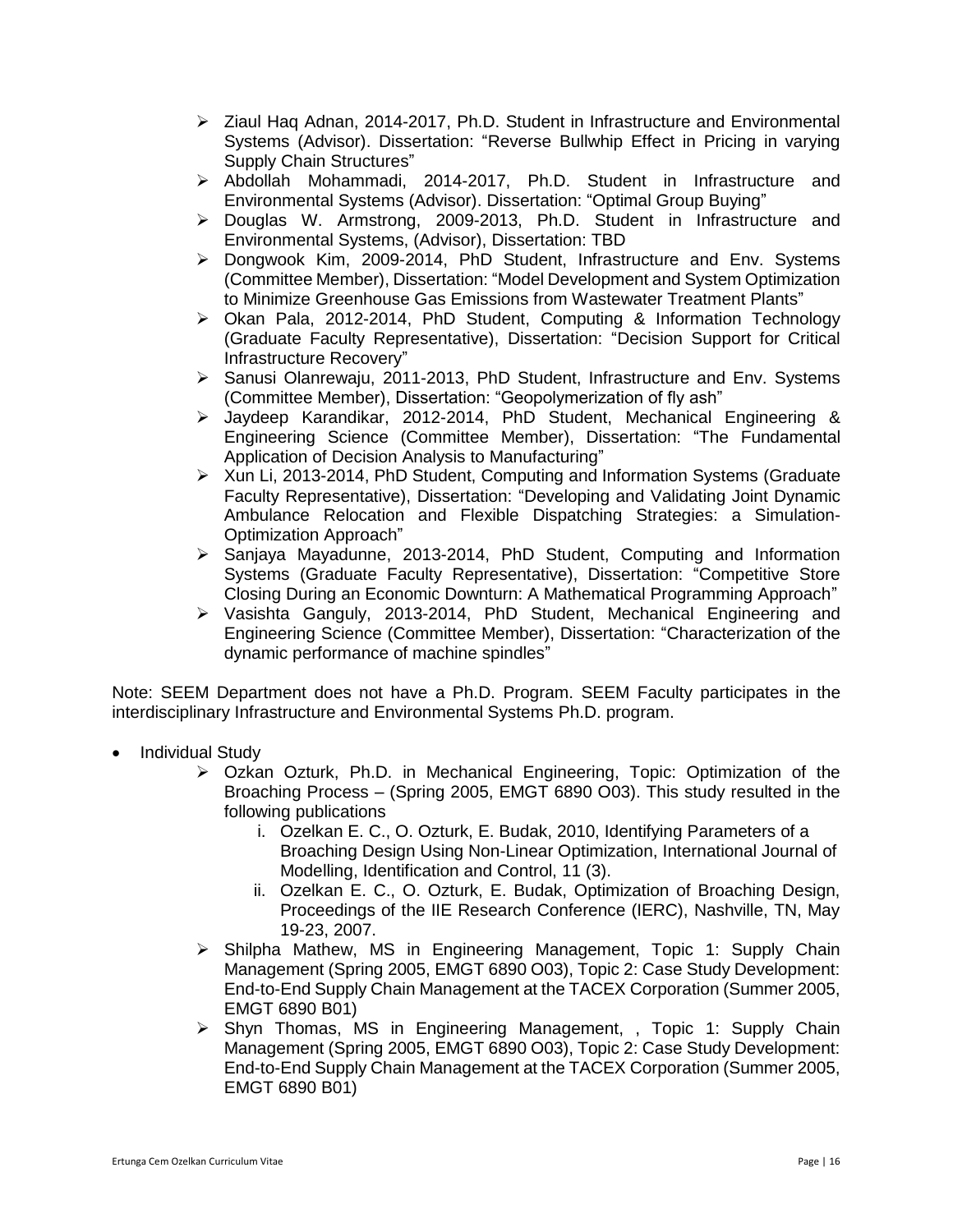- Jason Grai, MS in Engineering Management, Topic: Industrial Applications in Supply Chains (Summer 2008, EMGT 6890 O03)
- Other Student Advising
	- $\triangleright$  Carl Whitesel, MS in Engineering Management, further research in the "Lean Supply Networks" class project resulted in the following publication
		- i. Whitesel, C. and E. C. Ozelkan, Lean Monitoring of Power to Reduce Waste, Proceedings of the 2008 Industrial Engineering Research Conference, Vancouver, Canada, May 17-21, 2008.
	- Alfred D'Ambrosio, Engineering Management, further research on "Natural Gas" resulted in the following publications:
		- i. Ozelkan, E. C., A. D'Ambrosio, and S. G. Teng, 2008, Optimizing Liquefied Natural Gas Terminal Design for Effective Supply Chain Operations, International Journal of Production Economics, 111 (2), 529-542.
		- ii. D'Ambrosio, A., E. C. Ozelkan, and S. G. Teng. Impact of Supply Chain Capabilities on Liquefied Natural Gas Terminal Design. Proceedings of the [Global Institute for Energy and Environmental Systems \(GIEES\)](http://www.giees.uncc.edu/) Annual Conference, July, 24-30, 2005.
		- iii. D'Ambrosio, A., E. C. Ozelkan, and S. G. Teng. Commodity Price Risk Management in the Natural Gas Supply Chain. Proceedings of the [Global](http://www.giees.uncc.edu/)  [Institute for Energy and Environmental Systems \(GIEES\)](http://www.giees.uncc.edu/) Annual Conference, July 24-30, 2005.
	- Maria Munoz and Sriram Mahadevan, MS in Engineering Management, further research in the "Lean Supply Networks" class project resulted in the following publication
		- i. Ozelkan, E. C., T. Sireli, M. P. Munoz, S. Mahadevan, A Decision Model to Analyze Costs and Benefits of RFID for Superior Supply Chain Performance, Proceedings of the PICMET Conference: Technology Management for the Global Future, Istanbul, Turkey, July 8-13, 2006.

## **SERVICE ACCOMPLISHMENTS**

### **UNIVERSITY SERVICES**

### **Systems Engineering and Engineering Management Program (SEEM):**

- Leading the University of Andes, Chile Summer Graduate Engineering Management Program, 2012-2015
- Strategic Planning Committee Member, 2014-2015
- Led renovation of SEEM Departmental Offices and Workroom, 2014
- Led renovation of SEEM Graduate Student Offices, 2014
- Led establishment of SEEM SMART (Systems Modeling Analytics Research and Teaching) Lab, 2014
- Led establishment of SEEM Lean Logistics Lab, 2014
- Led establishment of SEEM Experiential Learning Lab, 2013
- Led renovation of SEEM Mosaic Lab, 2013
- Led the establishment of the Graduate Certificate Programs in Energy Analytics, Lean Six Sigma, Logistics and Supply Chains and Systems Analytics, 2013-2014
- Participated in the US News Online Graduate Engineering Program Ranking Survey, which resulted in a rank of 23 out of 75 institutions for the College of Engineering and MSEM Online Program in 2014 and rank of 29 in 2015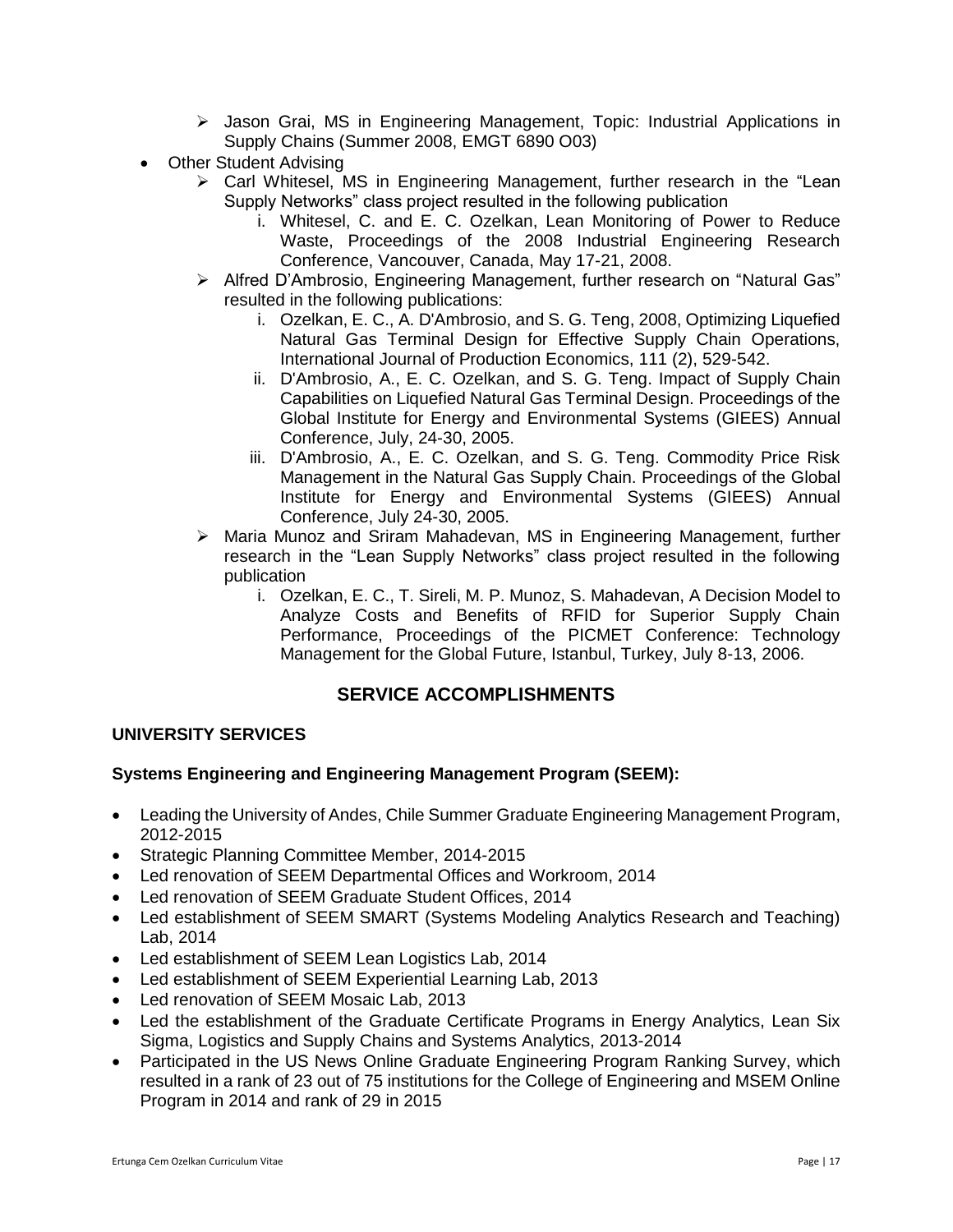- Led the revision of the MS in Engineering Management curriculum and structure to create concentrations on Energy Systems, Lean Six Sigma, Logistics and Supply Chains and Systems Analytics, 2013
- Led the revision of the BS in Systems Engineering curriculum to establish new concentrations on Energy Systems and Engineering management and to align the structure with ABET requirements with the help of Dr. Lim, 2013
- Led the establishment of the energy concentrations under the BSSE and MSEM programs with the help of Dr. Chowdhury, 2013
- Conducted FAIT Meeting in May 2013
- Conducted Advisory Board Meetings in Fall 2012, Summer 2013, Fall of 2013, Summer 2014, Fall 2014
- Led the revision of the SEEM Web-site and transition to Drupal, Summer 2013
- SACS: Led the SACS reporting, 2013
- ABET: Led the ABET Response Effort, 2012-2013
- Created and maintained the Systems Engineering Continuous Improvement Manual, 2012- 2014
- Participated in Systems Engineering FAIT Meetings, 2011-2014
- Systems Engineering Representative for the Freshman Engineering FAIT, 2012
- Delivered presentations on Systems Engineering at the Discover Engineering Events, 2012- 2013.
- Member of the EPIC Faculty Search Committee for "Energy Markets and Systems Engineering" position, 2012
- Member of the EPIC Faculty Search Committee for "Quality Assurance, Standards and Regulatory Engineering" position SEEM Program Promotion & Tenure Committee Member - 2011
- Led the establishment of the new Online MS Degree Program in Engineering Management, 2009
- Chair of the Systems Engineering Faculty Search Committee, Fall 2008
- Chaired the curriculum committee for the development of BS in Systems Engineering Program, 2006-2007
- Chair of the Curriculum Committee for the EMGT Program, 2005-2010
- SEEM Program Faculty Search Committee Member, Spring 2006
- SEEM Program Strategic Planning Committee Member, Summer 2006
- Web Administrator for the SEEM Program, 2004-2007
- Organized numerous Information Sessions to recruit students for the MSEM program, 2004- Present
- Represented SEEM department in multiple Explore and SOAR events, 2004-2013
- Chair of the Member Selection Committee for the SEEM Program, Spring 2005.

## **College of Engineering:**

- SEEM Representative in the COE Engineering Graduate Committee, 2013-2014
- SEEM Representative in the COE Senior Design Committee, 2012 2014
- SEEM Representative in the COE Undergraduate Administrative Committee, 2012-2013
- President of the College of Engineering Faculty Organization (CEFO), 2010-2011
- President Elect of the College of Engineering Faculty Organization (CEFO), 2009-2010
- Secretary of the College of Engineering Faculty Organization (CEFO), 2007-2009
- EMGT Program Representative for the College of Engineering Computing Facilities Advisory Committee (CFAC), 2006 - 2007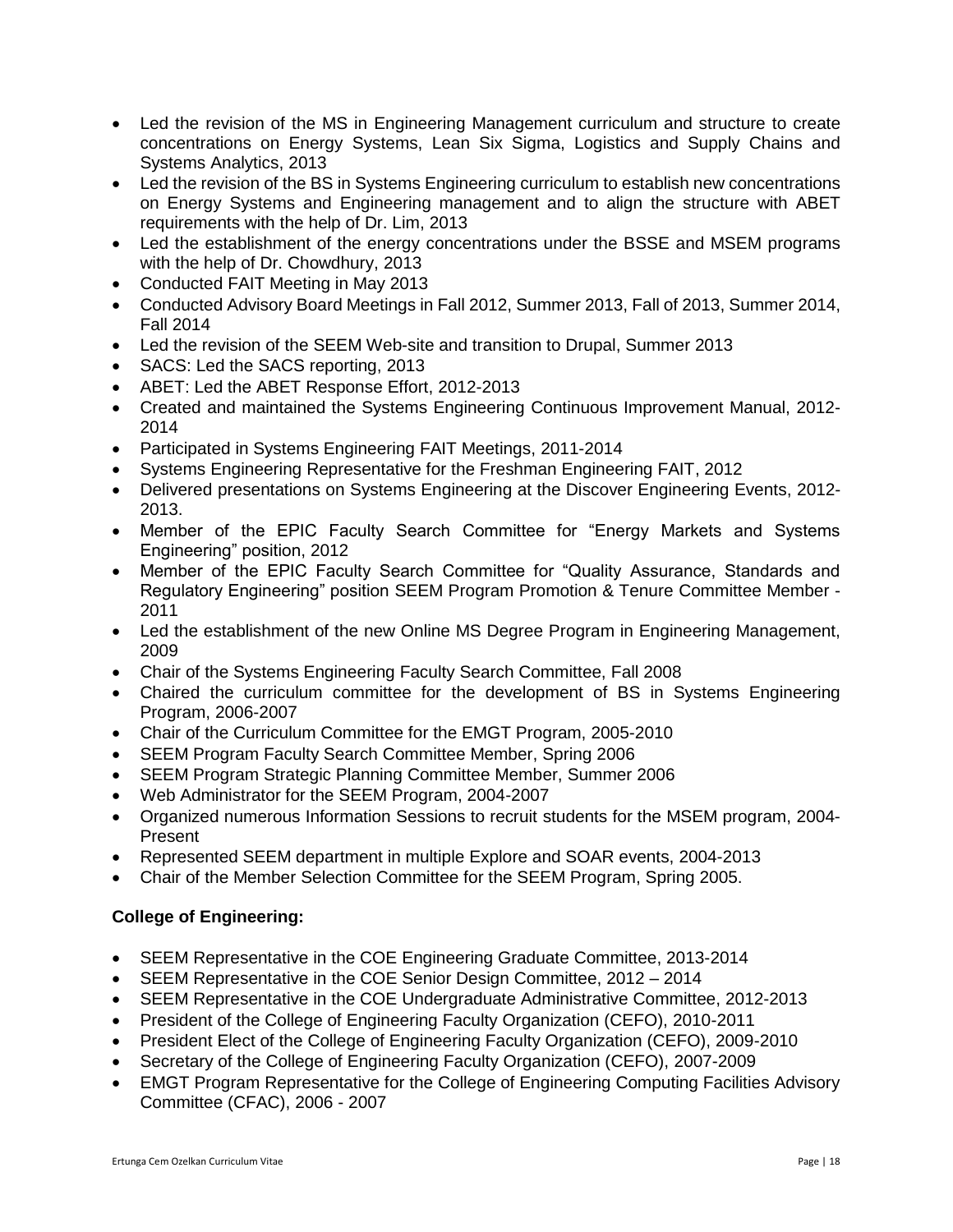$\triangleright$  Helped with the establishment of the Systems Engineering Mosaic Lab

### **University Level:**

- Strategic Planning Committee Member for the Distance Education Programs, 2014-2015.
- Alternate for the Faculty Advisory Summer Sessions Committee Representative, 2011-2013
- Alternate for the Faculty Committee on General Education, 2007-2009

### **Center for Lean Logistics & Engineered Systems (CLLES):**

- Co-founder and Associate Director of CLLES
- Program Coordinator for the Lean Six Sigma Certificate Programs
- Established a contractual agreement to coordinate industry training with UNC Charlotte Continuing Education Program
- Program Coordinator for the Supply Chain Management (SCM) Professional Certificate Program
- Designed the Supply Chain Management (SCM) Professional Certificate Program
- Designed the Lean Six Sigma Belt Certificate Programs
- Organized plant/site tours at various companies including Pass & Seymour/legrand Manufacturing facility, Harris-Teeter's Indian Trail Distribution, and Carrier Corporation.
- Web Designer for CLLES, 2005-2014
- Web Administrator for CLLES, 2005-2012

### **Collaborations with Other Academic Programs:**

- Delivered lecture for the International Programs on "Lean Six Sigma System Design and Deployment" for Japanese STEM Majors from Sophia University visiting UNC Charlotte, Mar 18, 2013.
- Delivered courses on Operations Management for the International Executive MBA Program in Taiwan in January 2007, in Hong Kong in 2011 and 2012.
- Delivered a Ph.D. Seminar for the Infrastructure and Environmental Systems Ph.D. Program titled "Optimizing Liquefied Natural Gas Terminal Design for Effective Supply Chain Operations", on September 25, 2007.
- Delivered short courses for UNCC Intercultural Programs on "How Globalization Works: Supply Chain Management" as part of the 'Engineering Design in a Global Economy" program for international students from KNU University, South Korea during July 2005 and January 2006.
- Delivered a presentation on Engineering Management Program during the "Panel Discussion on Graduate Programs, Requirements, and the Application Process" as part of the "Engineering Design in a Global Economy" program for international students from KNU University, South Korea on January 10, 2006.

## **Other University Services**

- Faculty Advisor for Student Associations
	- Turkish Student Association, 2008
	- Turkic Society and Children Club, 2009 2013
- UNCC Faculty/Staff Volleyball Activity Organizer
	- Created a regular faculty/staff volleyball activity at the university in 2004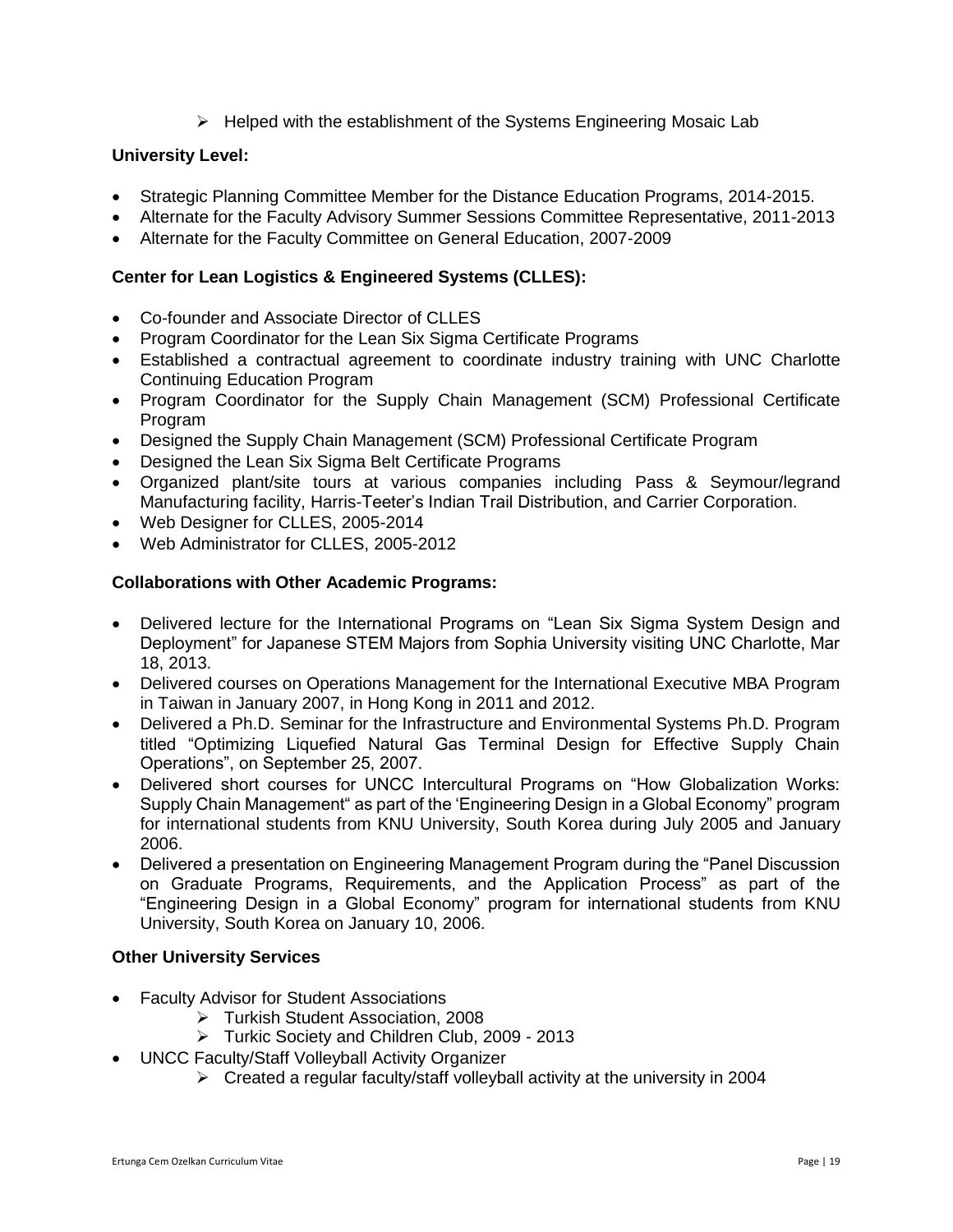$\triangleright$  Captain of the faculty/staff team that finished second in the UNCC 2005 Intramurals Tournament and that advanced to the semifinals in the UNCC 2004 Intramurals Tournament.

### **COMMUNITY & PROFESSIONAL SERVICES**

#### **Academic Journals:**

- Guest Editor
	- Journal of Enterprise Transformation, 2013-2014
- Member of the Editorial Review Board for the
	- > International Journal of Information Systems and Supply Chain Management, 2007-2009
	- International Journal of Information and Decision Sciences, 2008-2010
- Member of the Editorial Advisory Board (EAB) of the
	- Advances in Information Systems and Supply Chain Management (AISSCM) Book Series
- Reviewer for a number of journals and conferences including,
	- European Journal of Operational Research
	- $\triangleright$  International Journal of Production Economics
	- $\triangleright$  International Journal of Information Systems and Supply Chain Management
	- $\triangleright$  International Journal of Information and Decision Sciences
	- $\triangleright$  International Journal of Healthcare Technology and Management
	- **► SIAM Journal on Control and Optimization**
	- $\triangleright$  Journal of Intelligent Manufacturing
	- ▶ IEEE Control Systems Society Conference Management System
	- EEE Transactions on Systems, Man and Cybernetics
	- $\triangleright$  Applied Mathematics and Optimization
	- $\triangleright$  Journal of Environmental Management
	- $\triangleright$  Risk Analysis
	- Journal of Applied Meteorology
	- > Hydrological Sciences Journal
	- IIE Industrial Engineering Research Conferences, 2006, 2008, 2009, 2012, 2014, 2015.
	- ▶ IIE Engineering Lean Six Sigma Conferences, 2013, 2014.
	- American Society of Engineering Education Conferences, 2006, 2007, 2008, 2009, 2011, 2012.
	- $\geq$  34<sup>th</sup>, 35<sup>th</sup> and 36<sup>th</sup> IEEE Conferences on Decision and Control, 1995, 1996, and 1997
	- ▶ American Control Conferences, 1995, 1997

#### **Academic Conferences:**

- Conference/Program/Track Organizer
	- ▶ Hosting Committee Co-Chair for the American Society of Engineering Management (ASEM) 2016 International Conference
	- ▶ Conference Chair for the 2016 IIE Engineering Lean & Six Sigma Conference.
	- $\triangleright$  Incoming Conference Chair for the 2015 IIE Engineering Lean & Six Sigma Conference, Atlanta, GA, September 30-Oct 2, 2015.
	- > Organization Committee Member for the 2014 IIE Engineering Lean & Six Sigma Conference, Orlando, FL, September 29 – October 2, 2014.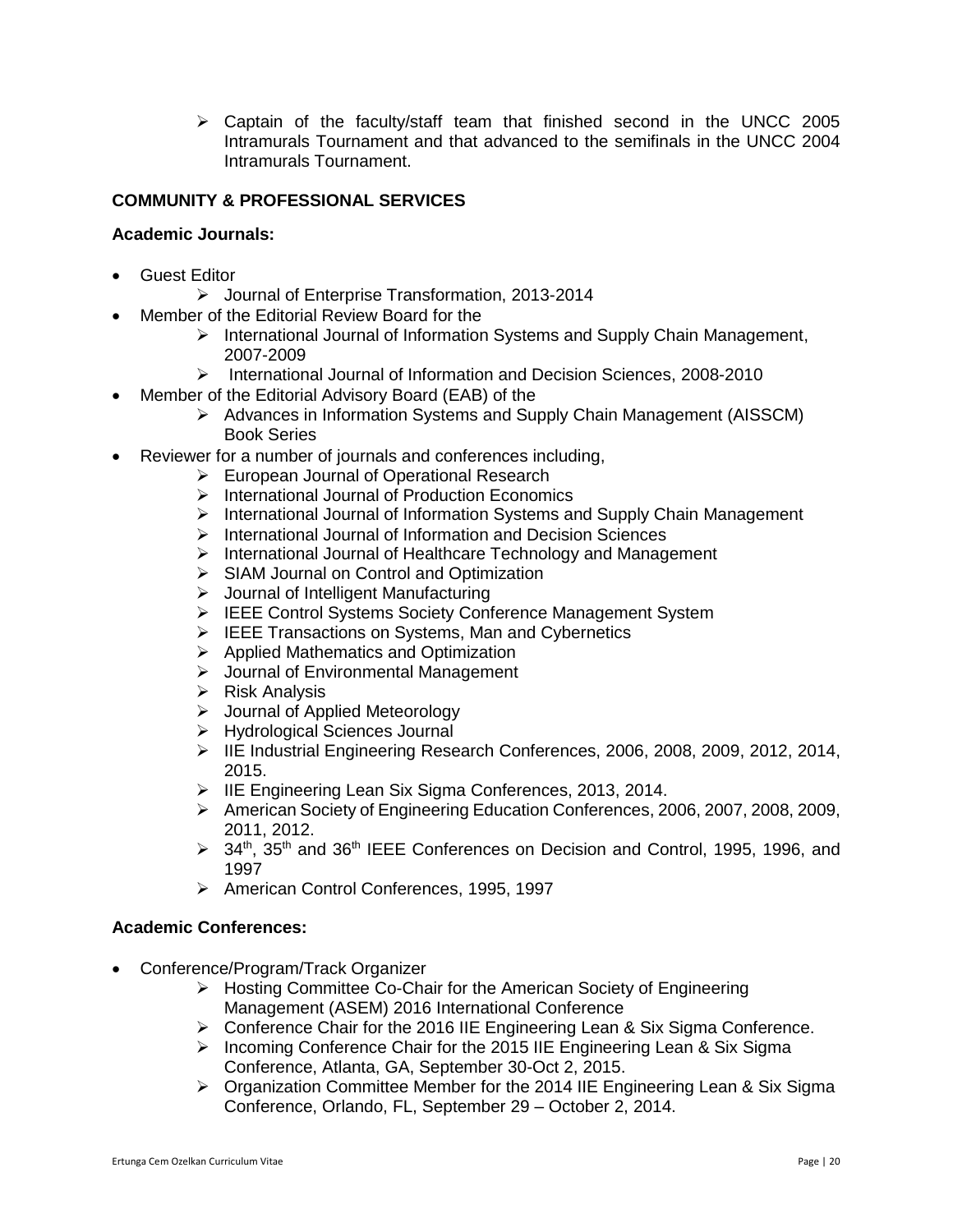- $\triangleright$  Organization Committee Member for the 2013 IIE Engineering Lean & Six Sigma Conference, Atlanta, GA, September 24, 2013.
- $\triangleright$  Chair of the Lean Energy track for IIE Engineering Lean & Six Sigma Conference, Atlanta, GA, September 24, 2013.
- Chair of the Lean Business Law track for IIE Engineering Lean & Six Sigma Conference, Atlanta, GA, September 24, 2013.
- Co-Chair of the Interactive Sessions for INFORMS 2011 Annual Conference, Charlotte, NC, November 13-16, 2011
- > Organization Committee Member for the 2011 Annual IIE Engineering Lean & Six Sigma Conference, Atlanta, GA, September 12-14, 2011.
- $\triangleright$  Chair of the IIE Lean Simulation Track at the 2011 Annual IIE Engineering Lean & Six Sigma Conference, Atlanta, GA, September 12-14, 2011.
- $\triangleright$  Co-Chair of the IIE Lean Track at the 2009 Annual IERC Conference, Miami, FL, May 30-June 3, 2009.
- Co-Chair of the IIE Lean Track at the 2008 Annual IERC Conference, Vancouver, Canada, May 17-21, 2008.
- $\triangleright$  Program Chair of the ASEE Engineering Management Division, at the 2009 ASEE Annual Conference, in Austin, TX, June 14-17, 2009.
- Session Organizer
	- $\triangleright$  Organized an invited session on "Emerging Topics in Lean" under the Lean Systems Track at the 2014 Industrial and Systems Engineering Research Conference, Montreal, Canada, May 31-June 3, 2014
	- $\triangleright$  Organized a cluster of sessions named "Impact of RFID on Supply Chain Operations" for the 18th POMS annual conference in Dallas on May 4-7, 2007.
	- $\triangleright$  Organized an invited session named "Production Plan Stability" under the Production Planning and Scheduling Track at the 2009 Annual IERC Conference, Miami, FL, June 2, 2009.
	- $\triangleright$  Helped organizing the session named "Managing Supply Chains with RFID" for the 19th POMS annual conference in La Jolla, CA on May 9-12, 2007
- Session Chair/Moderator for a number of conferences including
	- Session chair for the Manufacturing and Healthcare Sessions for IIE Engineering Lean & Six Sigma Conference, Orlando, FL, September 29-October 2, 2014.
	- $\triangleright$  Session chair of the Lean Education Session for IIE Engineering Lean & Six Sigma Conference, Atlanta, GA, September 24, 2013.
	- $\triangleright$  Session Chair for the IERC Production Planning and Scheduling Session, May 21, 2013, Industrial Engineering Research Conference, San Juan, Puerto Rico.
	- $\triangleright$  Session Chair for the IERC Multi-Objective and Multi-criteria Modeling in Energy Systems, May 22, 2012, Orlando, FL.
	- Frontiers in Engineering Management Education, June 29, 2011, American Society of Engineering Education Conference, Vancouver, CA.
	- $\triangleright$  IERC Inventory Optimization and Control-I, May 21-25, 2011, Industrial Engineering Research Conference, Reno, NV..
	- $\triangleright$  IERC Simulation and Modeling, May 18, 2005, Industrial Engineering Research Conference, Atlanta, GA.
	- $\triangleright$  IERC27 Logistics & Inventory 13 Design and Analysis of Supply Chains, May 22, 2006, Industrial Engineering Research Conference, Orlando, FL.
	- $\triangleright$  IERC09 Engineering Education 8 Innovative Classroom Tools and Technology for IE-B, May 20, 2006, Industrial Engineering Research Conference, Orlando, FL.
	- ASEE 2142: EM in a Global Environment, June 20, 2006, ASEE Annual Conference, Chicago IL.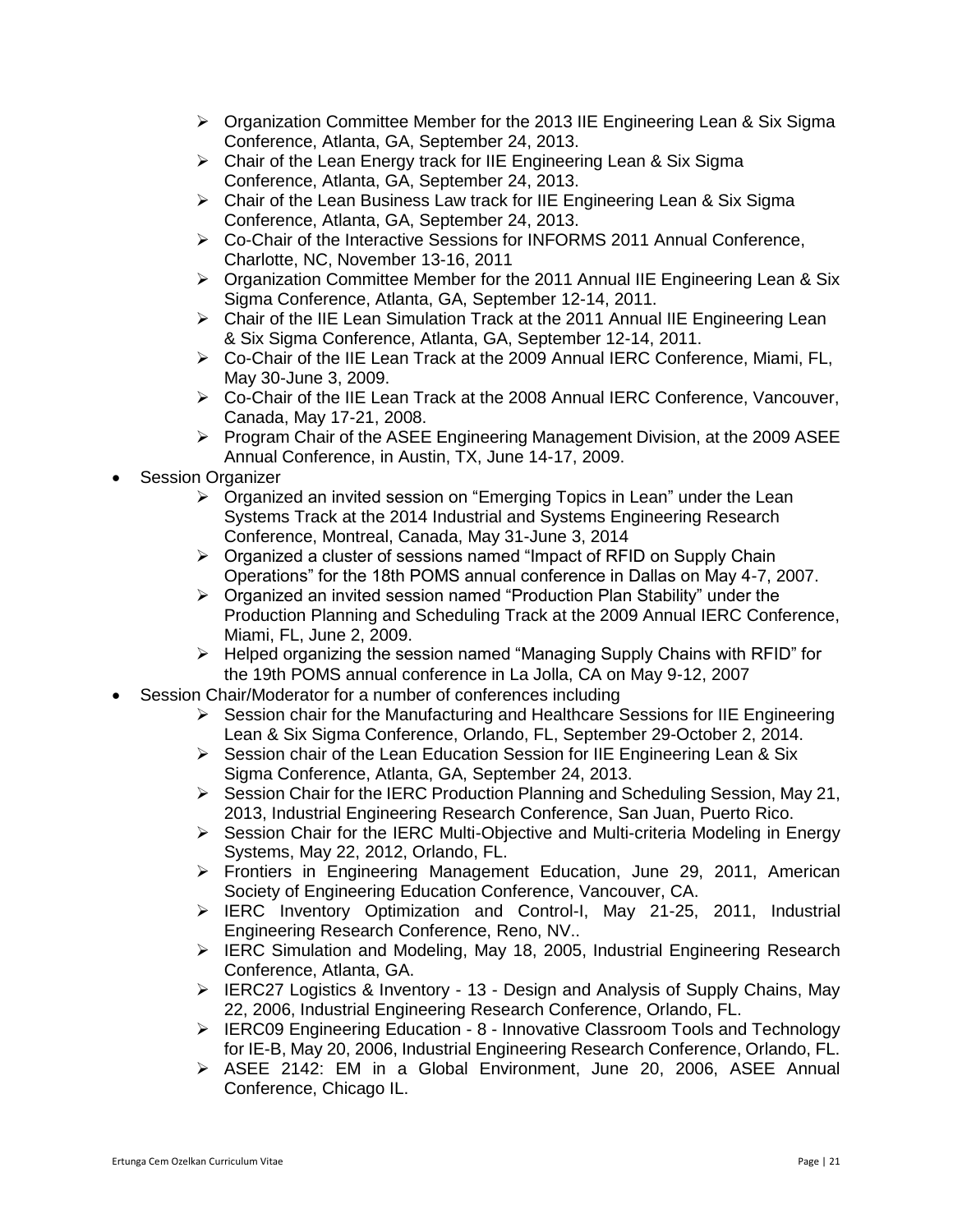- SE-03: Emerging Technologies 1, July 9, 2006, PICMET Annual Conference, Istanbul, Turkey.
- POMS RFID-II, POMS annual conference in Dallas on May 4-7, 2007
- $\triangleright$  New Trends in Engineering Education, June 23, 2008, ASEE Annual Conference, Pittsburgh, PA. 2008 Annual IERC Conference, Vancouver, Canada,. May 18, 2008.
- Pricing and Revenue Management II, INFORMS Conference at Washington DC, Oct 15, 2008.
- $\triangleright$  Lean Tutorial at the IIE Lean Track at the 2009 Annual IERC Conference, Miami, FL, June 1, 2009.
- ASEE Engineering Management Division Business Meeting, June 22, 2010, ASEE Annual Conference, Louisville, KY.

### **Professional Societies:**

- Board Director, ASEE Systems Engineering Division, 2011-2014
- Board Director, ASEE Engineering Management Division, 2011-2013
- Past Chair of the ASEE Engineering Management Division, 2010-2011
- Chair of the ASEE Engineering Management Division, 2009-2010
- Chair of the ASEE Eng. Mgmt. Division Bernard Sarchet Award Selection Committee, 2010
- Program Chair of the ASEE Engineering Management Division, 2008-2009
- Treasurer for the ASEE Engineering Management Division, 2007-2008
- Secretary/Newsletter Editor for the ASEE Engineer. Management Division, 2006-2007
- Board Director, IIE Lean Division, 2009-2013
- Chair of the IIE Lean Division Teaching Award, 2010
- Member, IIE Lean Division's Lean Teaching Award Selection Sub-Committee, 2012, 2013
- Member, IIE Lean Division's Policy and Procedures Sub-Committee, 2011
- Member of the Advisory Group for the Logistics Alliance of Carolinas sponsored by the Centralina Economic Development Division, Charlotte, NC, 2008-2010
- Judge for the 2013 and 2015 Charlotte Business Journal Centralina Economic Development Commission Advanced Manufacturing Awards
- Judge for the 2010 and 2011 Centralina Economic Development Commission Advanced Manufacturing Awards
- Board Director, BTF (Bridge to Turkiye Fund), a non-profit organization aimed to help disadvantaged kids' education, 2008-2010
- Board Director, American-Turkish Association of North Carolina at Charlotte, a non-profit organization aimed to conduct cultural and social activities- 2011, 2014
- President of the American-Turkish Association of North Carolina at Charlotte, 2010
- Delivered a presentation on the "Survival Strategies for the Automotive Suppliers" at the Manufacturer's Forum for Automotive Suppliers sponsored by Centralina Economic Development Division, Concord, NC, March 11, 2009.
- Panelist at the Council of Supply Chain Management Professionals (CSCMP) Meeting on Future State, How the Carolinas are Uniquely Positioned for Success in the Global Supply Chain, Charlotte, NC, September 18, 2007
- Collaborated with American Society for Quality (ASQ), Pass & Seymour/legrand and Johnson Lean Enterprise Consultancy to jointly complete a "Lean Case Study and Simulation Project" and to deliver a presentation on April 17, 2006 during an ASQ local chapter meeting at UNCC.
- Organized the "Lean Day and Social" event at UNC Charlotte campus in collaboration with the Society of Manufacturing Engineers (SME), 02/22/2005.